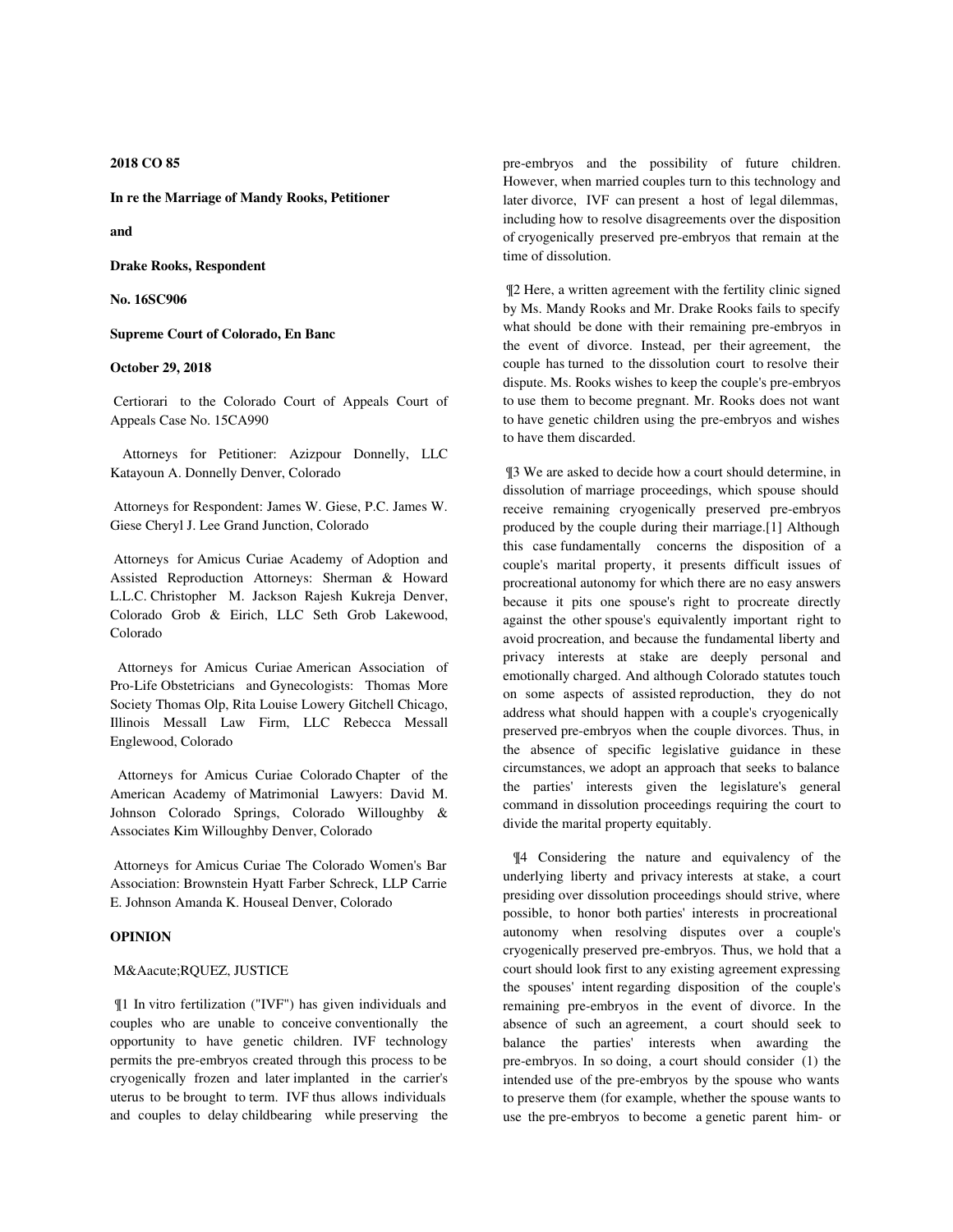herself, or instead wants to donate them); (2) the demonstrated physical ability (or inability) of the spouse seeking to implant the pre-embryos to have biological children through other means; (3) the parties' original reasons for undertaking IVF (for example, whether the couple sought to preserve a spouse's future ability to bear children in the face of fertility-implicating medical treatment); (4) the hardship for the spouse seeking to avoid becoming a genetic parent, including emotional, financial, or logistical considerations; (5) a spouse's demonstrated bad faith or attempt to use the pre-embryos as unfair leverage in the divorce proceedings; and (6) other considerations relevant to the parties' specific situation. However, a court should not consider whether the spouse seeking to use the pre-embryos to become a genetic parent can afford a child. Nor shall the sheer number of a party's existing children, standing alone, be a reason to preclude implantation of the pre-embryos. Finally, a court should not consider whether the spouse seeking to use the pre-embryos to become a genetic parent could instead adopt a child or otherwise parent non-biological children.

 ¶5 Here, the parties' written agreement does not squarely resolve how remaining cryogenically preserved pre-embryos should be allocated in the event of divorce, and thus, for purposes of this dissolution proceeding, the disposition of these remaining pre-embryos must be resolved by balancing the parties' interests. Because the trial court and court of appeals considered certain inappropriate factors in attempting to balance the parties' interests here, we reverse the judgment of the court of appeals and remand the case with directions to return the matter to the trial court to balance the parties' interests under the framework we adopt today.

### **I. Facts and Procedural History**

 ¶6 Petitioner Ms. Mandy Rooks and Respondent Mr. Drake Rooks married in 2002. They separated in August 2014, and Mr. Rooks filed a petition for dissolution of marriage the following month. When the trial court entered its final orders in the dissolution proceedings in 2015, Mr. and Ms. Rooks had three children, and Ms. Rooks was not pregnant.

 ¶7 Mr. and Ms. Rooks used IVF to have their three children. In 2011, and again in 2013, they entered into agreements with the Colorado Center for Reproductive Medicine ("CCRM") and Fertility Laboratories of Colorado ("FLC") for the IVF services. The agreements identify Ms. Rooks as the "Female Patient" and Mr. Rooks as the "Spouse/Partner." These agreements provide information about the IVF and cryopreservation process.

 ¶8 IVF is a procedure that helps those facing fertility issues to become pregnant. The technique involves several steps: (1) developing eggs in the contributor's ovaries using hormones to stimulate ovulation, (2) removing the eggs from the contributor's ovaries, (3) placing the eggs and sperm together in a laboratory to allow fertilization to occur, and (4)transferring fertilized pre-embryos into the carrier's uterus.

 ¶9 As described in the agreements with CCRM and FLC, the purpose of cryopreservation is to preserve excess pre-embryos produced in an IVF treatment cycle in order to (1) reduce the risks of multiple gestation, (2) preserve fertility potential in the face of certain medical procedures, and (3) minimize the medical risk and cost to the patient by decreasing the number of hormone stimulation cycles and egg retrievals.

 ¶10 According to the agreements, pre-embryos are frozen on day 1, 2, 3, 5, or 6 after fertilization. The pre-embryos frozen on day 1 are at the pronuclear stage, when the single cell zygote has two nuclei. Pre-embryos frozen on day 2 or day 3 are at the multicellular stage, when the pre-embryo has four to eight cells. In most cases, pre-embryos are frozen on day 5 or 6 at the blastocyst stage, when the pre-embryo has eighty or more cells, an inner fluid-filled cavity, and a small cluster of inner cells. The FLC embryologists transfer the pre-embryos to a special solution where they are cooled to -35° C in a machine designed to control the rate of freezing. The pre-embryos are then plunged directly into liquid nitrogen at -196° C (-321° F). Finally, the frozen pre-embryos are transferred to storage containers and maintained at a temperature of -196° C (-321° F) until they are thawed.

 ¶11 Although the couple's agreements with CCRM and FLC use the terms "embryo" and "pre-embryo" interchangeably, [2] we use the term "pre-embryos" in this opinion to refer to eggs that have been fertilized using the IVF process but not implanted in a uterus. The hearings before the trial court did not include testimony regarding the medical aspects of the IVF process or the stages of development of the pre-embryos at issue in this case. In the absence of such trial testimony, other courts have looked to secondary sources discussing the correct terminology. *See McQueen v. Gadberry*, 507 S.W.3d 127, 134 n.4 (Mo.Ct.App. 2016) ("'Pre-embryo' is a medically accurate term for a zygote or fertilized egg that has not been implanted in a uterus. It refers to the approximately 14- day period of development from fertilization to the time when the embryo implants in the uterine wall and the 'primitive streak,' the precursor to the nervous system, appears. An embryo proper develops only after implantation. The term 'frozen embryos' is a term of art denoting cryogenically preserved pre-embryos." (quoting Elizabeth A. Trainor, Annotation, *Right of Husband, Wife, or Other Party to Custody of Frozen Embryo, Pre-embryo, or Pre-zygote in Event of Divorce, Death, or Other Circumstances* , 87 A.L.R. 5th 253 (2001))). As the court of appeals noted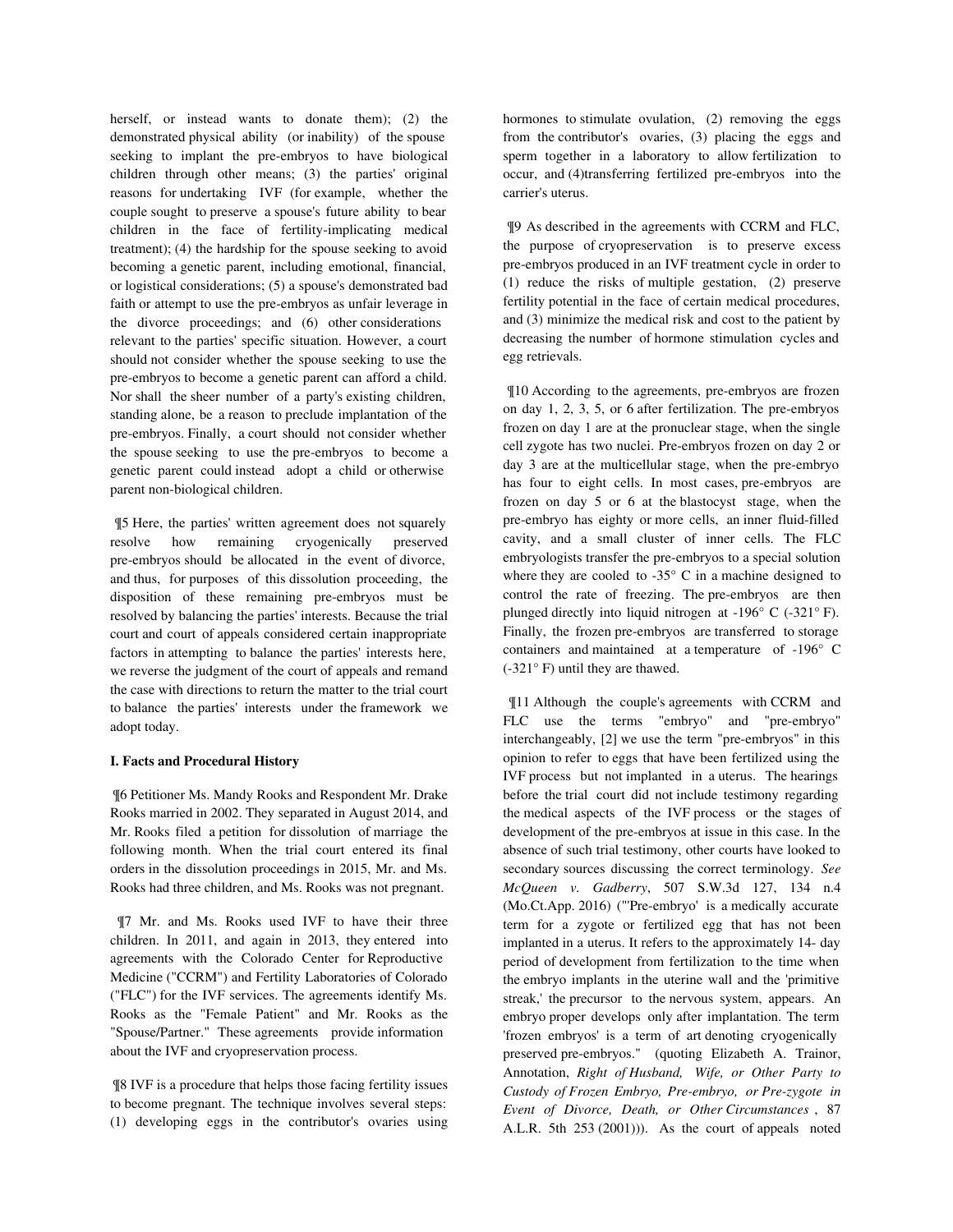below, the medically accurate term for the not-yet-implanted fertilized eggs at issue here is "pre-embryos." *See In re Marriage of Rooks* , 2016 COA  $153, \frac{1}{1}, \underline{\hspace{1cm}} P.3d \underline{\hspace{1cm}}.$ 

 ¶12 Both the 2011 and 2013 agreements with CCRM and FLC include an "Embryo and Pre-Embryo Cryopreservation/Storage Consent" form with a "Disposition Plan" recording the couple's decisions regarding the disposition of the frozen pre-embryos under certain scenarios. Mr. and Ms. Rooks selected the same options in both the 2011 and 2013 disposition plans. For example, in the event of Mr. Rooks's death, the couple agreed the pre-embryos should be "[t]ransferred to the care of the female partner if she wishes," but in the event of Ms. Rooks's death, the pre-embryos should be "[t]hawed and discarded." In the event they both died, the couple agreed the pre-embryos should be discarded.

 ¶13 The disposition plans further state that in the event of divorce or dissolution of marriage, "the disposition of our embryos will be part of the divorce/dissolution decree paperwork," and that FLC may deal exclusively with the person to whom all rights in the pre-embryos are awarded. The plans also provide that "[i]n the event that the divorce/dissolution decree paperwork does not address the disposition of the embryo(s)," the pre-embryos should be thawed and discarded.

 ¶14 In 2015, the trial court held an evidentiary hearing and issued its final orders in the dissolution of marriage case. Relevant here, the couple disagreed about what to do with the pre-embryos that were still in storage under the 2011 and 2013 agreements with CCRM and FLC. Ms. Rooks wished to preserve the pre-embryos for future implantation; at the hearing, she testified that she wished to have more children but, to her knowledge, she was not able to have further children "naturally." Mr. Rooks wished to thaw and discard the pre-embryos; he testified that he did not wish to have more children from his relationship with Ms. Rooks.

 ¶15 The trial court devoted nearly twenty pages of discussion in its final orders to the disposition of the couple's six remaining cryogenically preserved pre-embryos. It first reasoned that the pre-embryos are not "persons" under Colorado law. Although it referenced other states' treatment of pre-embryos in judicial opinions, it based this conclusion on Colorado statutes and case law.

 ¶16 After surveying the law regarding frozen pre-embryo disputes in other jurisdictions, the trial court identified three approaches for resolving such disputes: (1) the contract approach, which looks to a prior agreement between the parties to determine their intent regarding the disposition of the pre-embryos; (2) the balancing of interests approach, which evaluates the parties' competing interests in receiving the pre-embryos; and (3) the contemporaneous mutual consent approach, which prevents any use or disposition of the pre-embryos without the written consent of both parties. The trial court was most persuaded by the application of the contract approach and concluded that it is most consistent with Colorado law. The court further reasoned that if the parties' agreement did not specifically address the disposition of the pre-embryos, or was "so ambiguous as to be unenforceable," the court would apply the balancing approach. It rejected the contemporaneous mutual consent approach, reasoning that such an approach "merely grants one party the right to make a decision by default."

 ¶17 Starting with the contract approach, the court reviewed the text of the parties' 2011 and 2013 agreements with CCRM and FLC. It noted that the disposition plans did not specify *how* the dissolution court should determine which spouse should receive the pre-embryos. Rather, the plans stated that if the dissolution decree awarded the pre-embryos to one spouse, the clinic would deal exclusively with that spouse regarding disposition of the pre-embryos. Alternatively, the plans provided that if the parties' divorce decree did not address disposition of the pre-embryos, the pre-embryos would be thawed and discarded. To determine which spouse should receive the pre-embryos, the court looked to the agreement as a whole and concluded that (1) the agreement did not allow either spouse to "unilaterally" thaw and implant the pre-embryos without the other's consent, and (2) the couple intended that the pre-embryos should be thawed and discarded in the event of divorce where they could not achieve "mutual resolution." Therefore, the court concluded that under the contract approach, Mr. Rooks should receive the pre-embryos.

 ¶18 The trial court then proceeded to evaluate the dispute under the balancing of interests approach as well, weighing Mr. Rooks's "inherent privacy right not to conceive children" against Ms. Rooks's "right to become a parent."

 ¶19 The court reasoned that Mr. Rooks had the right to avoid the burdens of parenthood. It observed that although Colorado "does not statutorily impose support and other parental obligations on a non-consenting genetic parent," Mr. Rooks could potentially face financial obligations based on a credit for an additional child on Ms. Rooks's child support worksheet. It further observed that the laws in North Carolina (where Ms. Rooks had since relocated) could be different from those in Colorado and could potentially subject Mr. Rooks to financial obligations should Ms. Rooks seek to modify or enforce her support order there. The court also noted the emotional and psychological implications for Mr. Rooks of having a biological child, stating that, "Even if [Mr. Rooks] is not legally obligated to support the new child, there are moral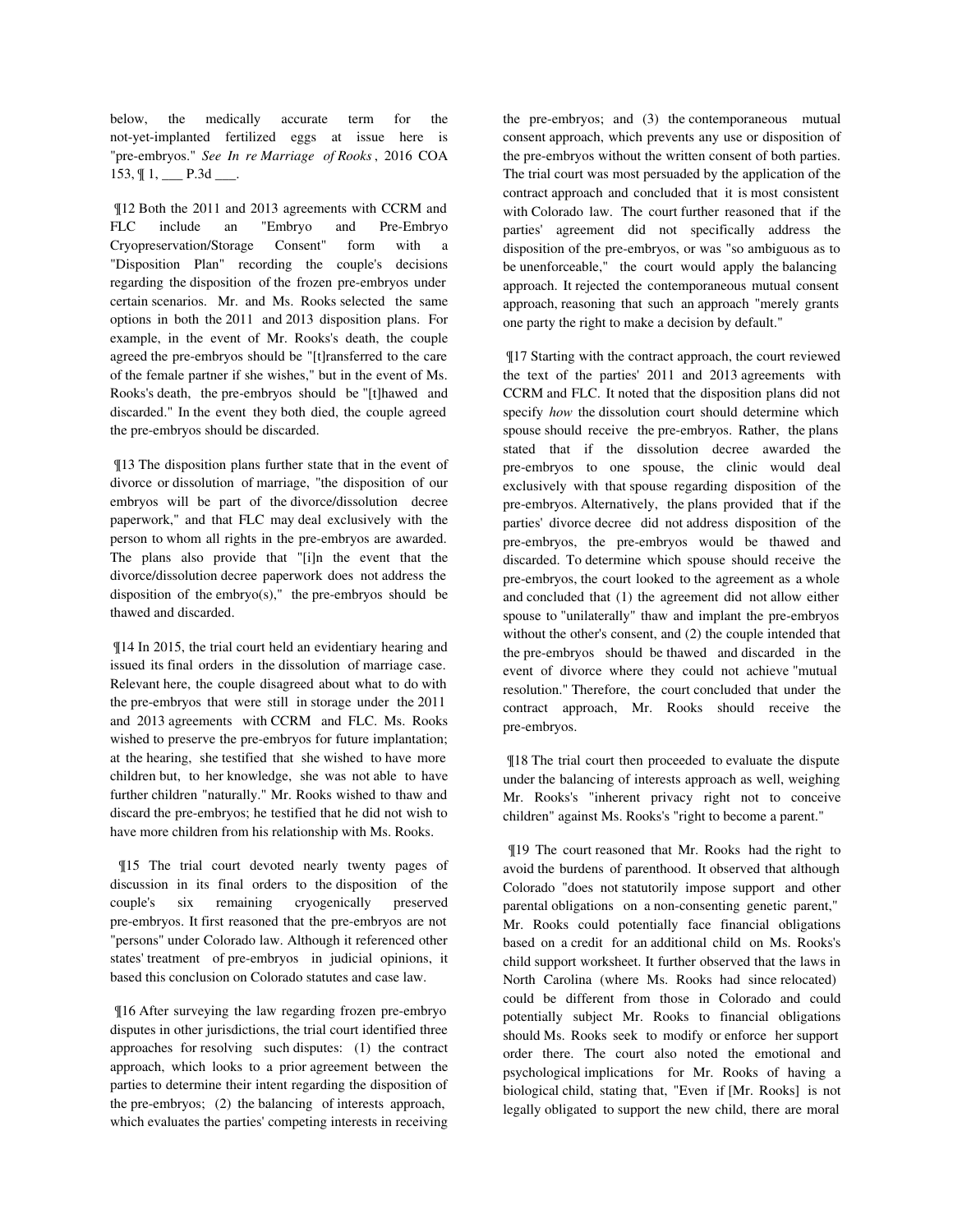and social obligations that cannot be ignored."

 ¶20 In addition to these concerns, the trial court considered the potential effects of an additional child on the best interests of the three existing children from the marriage. The court posited that, for parenting time and other reasons, it could be detrimental for the existing children to have an additional sibling who would be the genetic but not legal child of Mr. Rooks.

 ¶21 Regarding Ms. Rooks's desire to use the pre-embryos to have additional children, the court reasoned that because Ms. Rooks already had three children, discarding the pre-embryos would not deprive her of her only chance to become a mother. It also expressed concerns about Ms. Rooks's financial ability to provide for another child, noting that she has no income and that one of the couple's three children has a significant medical condition.

 ¶22 Overall, the court found that Mr. Rooks's right "not to be forced to become a genetic parent" outweighed Ms. Rooks's "desire to preserve the [pre-]embryos and possibly have more children." Thus, the court determined that the balancing of interests approach also weighed in favor of awarding the pre-embryos to Mr. Rooks.

 ¶23 Ms. Rooks appealed from the portion of the permanent orders awarding the pre-embryos to Mr. Rooks, contending that (1) the trial court erred in its interpretation of the agreements regarding the disposition of the pre-embryos, (2) the trial court erred as a matter of law in considering certain factors in its balancing of interests calculation, and (3) the trial court's consideration of her other children and financial situation violated her constitutional rights.[3]

 ¶24 The court of appeals affirmed the trial court's ruling. Like the trial court, the court of appeals discussed the three basic approaches used in other jurisdictions for determining the disposition of divorcing spouses' cryopreserved pre-embryos: the contract approach, the balancing of interests approach, and the contemporaneous mutual consent approach. *Marriage of Rooks*, ¶¶ 14-22. The court of appeals concurred with those courts that have adopted the contract approach but also concluded that, in the absence of a valid agreement between the spouses regarding the disposition of remaining pre-embryos in the event of divorce, the court should seek to balance the parties' interests. *Id.* at ¶ 24.

 ¶25 Reviewing the trial court's interpretation of the written storage agreement de novo, the court of appeals concluded that the trial court erred by inferring contract terms that did not exist. *Id.* at ¶¶ 28, 31, 36. "Given the absence of enforceable contract terms on the issue," the court of appeals construed the agreement to require the dissolution court to determine who should receive the pre-embryos. *Id.*

# at ¶ 37.

 ¶26 The court of appeals then reviewed the trial court's decision under the balancing of interests test for an abuse of discretion, reasoning that the application of that test is an exercise of the court's equitable discretion. *Id.* at ¶ 40. It concluded that the trial court properly exercised its discretion in balancing the parties' competing interests and awarding the pre-embryos to Mr. Rooks. *Id.* at ¶ 41.

 ¶27 The court of appeals observed that the pre-embryos did not present Ms. Rooks's only opportunity to bear a child; Ms. Rooks had already borne three children. *Id.* at ¶ 44. Accordingly, it reasoned, the trial court could reasonably conclude that Mr. Rooks's interest in not producing additional offspring prevailed over Ms. Rooks's interest in having a fourth child. *Id.* at ¶ 45. The court of appeals also concluded that the trial court "appropriately considered [Mr. Rooks's] emotional and psychological well-being, in that he would likely feel a moral and social obligation for a fourth biological child, even though he may have no legal obligation to the child." *Id.* at ¶ 46. It rejected Ms. Rooks's argument that the trial court erred as a matter of law by considering the potential risk that Mr. Rooks could face financial obligations for a child eventually born using the pre-embryos. *Id.* at ¶¶ 47-49. And it disagreed with Ms. Rooks that the trial court impermissibly implied that she should not have another child; rather, the trial court properly considered the inevitable financial consequences of another child for Mr. Rooks. *Id.* at ¶ 49.

 ¶28 The court of appeals further concluded that, in balancing the couple's competing interests, the trial court did not violate Ms. Rooks's constitutional rights[4] when it discussed the fact that she already had three children; considered the potential economic impact of another child; raised concerns about the impact of another child on the parties' existing children; and remarked on Ms. Rooks's ability to manage "such a large family" as a single parent, given her lack of employment and financial resources and the significant health issues faced by one of the children. *Id.* at ¶ 56. The court of appeals rejected Ms. Rooks's contention that the trial court impermissibly limited the number of children she could have, reasoning that, "To the extent that the permanent orders may *result* in a limitation on the number of children [Ms. Rooks] may ultimately wind up bearing through biological means, that is simply a consequence of the parties' having left it up to the court to decide who gets the remaining [pre-]embryos." *Id.* at ¶ 58.

 ¶29 Finally, the court of appeals rejected Ms. Rooks's argument that Mr. Rooks relinquished his constitutional right not to procreate by consenting to the use of his sperm to fertilize Ms. Rooks's eggs. It reasoned that the agreement specifically provides for allocation of the pre-embryos to be decided in the dissolution decree and noted that section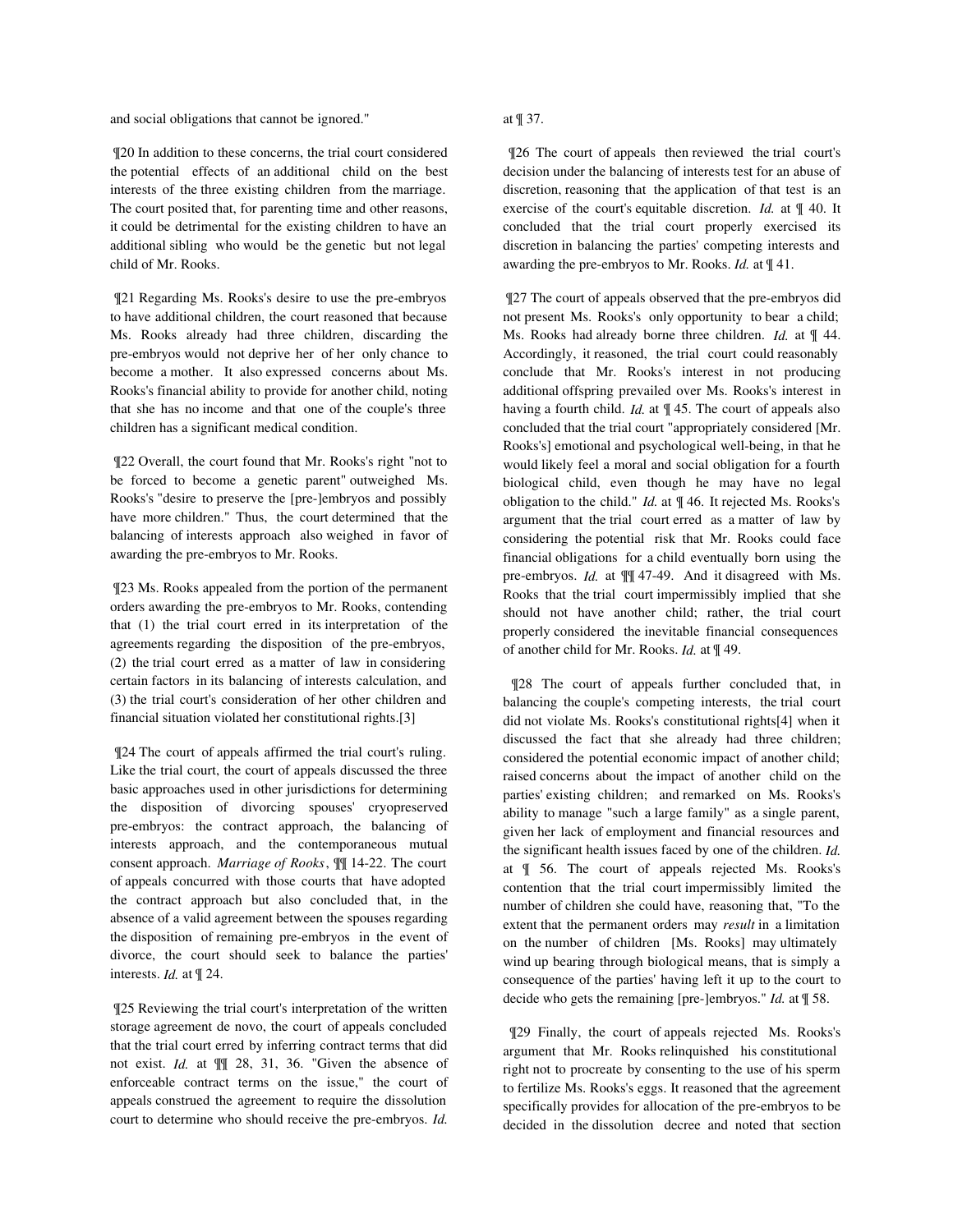19-4-106(7)(b), C.R.S. (2018), expressly allows Mr. Rooks, as a former spouse, to withdraw his consent for placement of the pre-embryos "at any time" before they are placed. *Id.* at ¶ 60.

 ¶30 The court of appeals thus affirmed the trial court's judgment awarding the pre-embryos to Mr. Rooks under the balancing of interests approach.

 ¶31 After this court granted certiorari review of the court of appeals' ruling, Ms. Rooks notified this court that she had become pregnant, but that she still wishes to use the cryogenically frozen pre-embryos to have more children.[5]

# **II. Analysis**

 ¶32 We begin by briefly reviewing the U.S. Supreme Court's and this court's reproductive rights decisions to identify the nature of the rights that underlie this marital property dispute. Because this case presents an issue of first impression in Colorado, we then examine case law from courts in other jurisdictions that have confronted similar disputes. These courts have taken various approaches, but all the approaches generally seek to (1) secure both parties' consent where possible and (2) avoid results that compel one party to become a genetic parent against his or her will except in rare circumstances. Turning next to Colorado law, we discuss the Colorado statutes relevant to assisted reproduction. These statutes demonstrate the General Assembly's intent to allow an individual to opt out of legal parenthood of a child born of assisted reproduction in the event of divorce or where the individual no longer consents to assisted reproduction. However, these statutes do not provide a method for resolving disputes over which spouse should be awarded a couple's remaining pre-embryos in the event of divorce. In the absence of specific legislative guidance in these circumstances, we look to the general statutory command in dissolution proceedings requiring a court to divide the marital property equitably after considering all relevant factors.

 ¶33 Consistent with this requirement, we follow a number of courts in adopting a balancing of interests approach to determine the proper disposition of a couple's pre-embryos where, as here, the parties' written agreement does not address disposition of the pre-embryos in the event of divorce. In crafting the framework we adopt today, we emphasize that, where possible, courts should strive to award pre-embryos in a manner that allows both parties to exercise their rights to procreational autonomy.

 ¶34 Here, the parties' written agreement does not resolve how the pre-embryos should be allocated in the event of divorce, and thus, for purposes of this dissolution proceeding, the disposition of these remaining pre-embryos must be resolved by balancing the parties' interests. Because the trial court and court of appeals considered certain inappropriate factors in attempting to balance the parties' interests here, we reverse the judgment of the court of appeals and remand the case with directions to return the matter to the trial court to apply the framework we adopt today.

# **A. Reproductive Rights and Autonomy**

 ¶35 Although this case concerns the equitable division of marital property in a divorce proceeding, we recognize that the parties' competing interests in the disputed pre-embryos derive from constitutional rights in the realm of reproductive choice. We therefore briefly discuss the governing case law in this area.

 ¶36 The U.S. Supreme Court has recognized the importance of individual autonomy over decisions involving reproduction. Over seventy-five years ago, the Court recognized that procreation is "one of the basic civil rights" and that marriage and procreation are fundamental to human existence and survival. *Skinner v. Oklahoma*, 316 U.S. 535, 541 (1942). As the Court considered new questions involving reproductive rights, such as the right to access contraception, it began to articulate those rights as part of a cluster of privacy rights grounded in several fundamental constitutional guarantees. *See Griswold v. Connecticut*, 381 U.S. 479, 485 (1965). The Court also began to acknowledge an individual's privacy right to control decisions regarding procreation and family relationships: "If the right of privacy means anything, it is the right of the individual, married or single, to be free from unwarranted governmental intrusion into matters so fundamentally affecting a person as the decision whether to bear or beget a child." *Eisenstadt v. Baird* , 405 U.S. 438, 453 (1972). In addition to encompassing choices relating to "marriage," "procreation," "contraception," "family relationships," and "child rearing and education," the right of privacy "encompass[es] a woman's decision whether or not to terminate her pregnancy." *Roe v. Wade*, 410 U.S. 113, 152-53 (1973).

 ¶37 The Supreme Court's more recent opinions in this area have preserved an individual's ability to make his or her own decisions regarding matters involving procreation and reproduction. *See Planned Parenthood of Cent. Mo. v. Danforth*, 428 U.S. 52, 70 (1976) ("[W]e cannot hold that the State has the constitutional authority to give the spouse unilaterally the ability to prohibit the wife from terminating her pregnancy, when the State itself lacks that right."); *Bellotti v. Baird*, 443 U.S. 622, 639-43 (1979) (reaffirming that a state may not lawfully authorize an absolute parental veto over the decision of a minor to terminate her pregnancy); *Whole Woman's Health v. Hellerstedt* , 136 S.Ct. 2292, 2309 (2016) ("[A] statute which . . . has the effect of placing a substantial obstacle in the path of a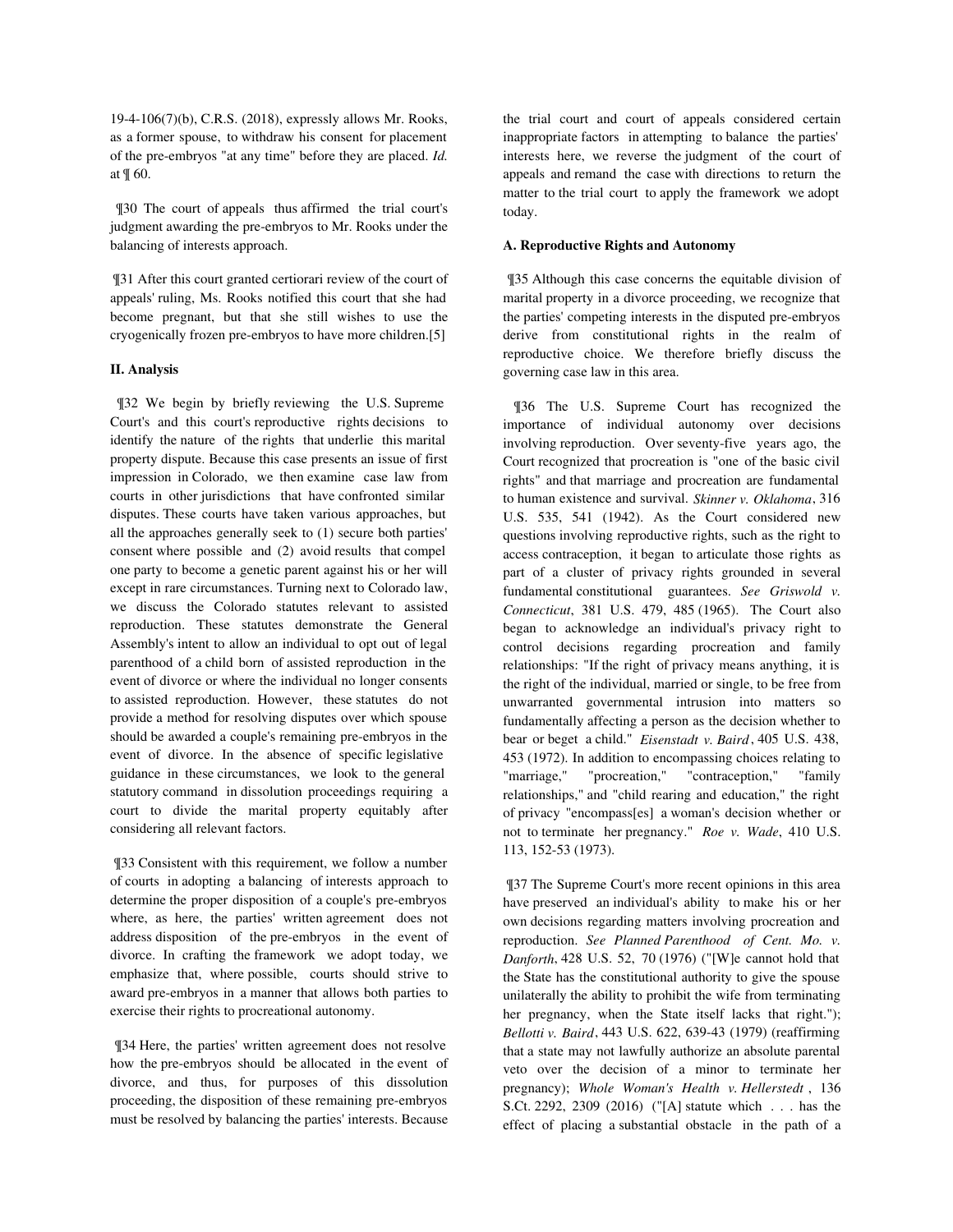woman's choice cannot be considered a permissible means of serving its legitimate ends." (quoting *Planned Parenthood of Se. Pa. v. Casey*, 505 U.S. 833, 877 (1992) (plurality opinion))).

 ¶38 This court has similarly recognized the importance of individual choice and consent in exercising such rights. In addressing a petition to sterilize an incapacitated woman, this court recognized an individual's fundamental right to procreate and to avoid procreation, noting that "[t]he decision whether to bear or beget a child is a constitutionally protected choice." *Matter of Romero* , 790 P.2d 819, 822 (Colo. 1990). Although practices such as compulsory sterilization amount to an unconstitutional infringement of the fundamental right to procreate, the "right to bear or beget children implies a more general right to reproductive autonomy which must include under certain circumstances the opportunity to prevent procreation through a variety of means including non-compulsory sterilization." *Matter of A.W.*, 637 P.2d 366, 369 (Colo. 1981). We have observed that the cases addressing restrictions on abortions "also have as their basis the constitutional right of individual control over procreative decisions." *Id.* "Reading [the abortion] cases in conjunction with *Skinner* leads to the conclusion that an individual has the fundamental right not only to bear children, but to decide not to be the source of another life as well." *Id.*

 ¶39 We note that the right to procreate or to avoid procreation does not depend on the means by which that right is exercised. An individual may exercise her right to procreate through conventional conception or IVF-or she may exercise her right to avoid procreation through abstinence, contraception, voluntary sterilization, or even abortion-but the nature of the right itself (to procreate or to avoid procreation) remains the same.

### **B. Other Jurisdictions**

 ¶40 Having acknowledged the rights that underlie the parties' dispute here, we turn to case law from courts in other jurisdictions that have confronted similar disputes. These courts have adhered to or combined aspects of three main approaches: (1) interpreting the parties' contract or agreement regarding disposition of the pre-embryos; (2) balancing the parties' respective interests in receiving the pre-embryos; or (3) requiring the parties' mutual contemporaneous consent regarding disposition of the pre-embryos.

 ¶41 Many jurisdictions begin by looking for a preexisting agreement between the parties regarding disposition of remaining pre-embryos, as evidenced by consent or storage agreements between the IVF facility and the parties. *See, e.g., Kass v. Kass*, 696 N.E.2d 174, 180 (N.Y. 1998) ("Agreements between progenitors, or gamete donors, regarding disposition of their pre-zygotes should generally be presumed valid and binding, and enforced in any dispute between them."); *In re Marriage of Dahl & Angle*, 194 P.3d 834, 842 (Or. Ct. App. 2008) ("Absent a countervailing policy, it is just and proper to dispose of the [pre-]embryos in the manner that the parties chose at the time that they underwent the IVF process."); *Roman v. Roman*, 193 S.W.3d 40, 49-50 (Tex. App. 2006) (recognizing that "the public policy of [Texas] would permit a husband and wife to enter voluntarily into an agreement, before implantation, that would provide for a[] [pre-]embryo's disposition in the event of a contingency, such as divorce, death, or changed circumstances" and that such agreements should be presumed valid and enforced).[6] In *Kass*, the New York Court of Appeals determined that the IVF program consent forms signed by the couple during their marriage manifested their mutual intent that, in the event of divorce, the pre-embryos should be donated for research to the IVF program. 696 N.E.2d at 180-81. The court thus ordered that the agreement be enforced. *Id.* at 182. Similarly, in *Marriage of Dahl & Angle* and *Roman*, the courts resolved the dispute by interpreting the agreements the parties signed with the IVF clinics when they created the pre-embryos. *See Marriage of Dahl & Angle* , 194 P.3d at 842; *Roman*, 193 S.W.3d at 54-55.

 ¶42 In some cases, courts have concluded that no enforceable agreement existed or that an existing agreement did not address who should receive the remaining pre-embryos in the event of divorce. For example, in *Davis v. Davis*, 842 S.W.2d 588 (Tenn. 1992), the parties did not execute a written agreement regarding the disposition of any preserved pre-embryos when they signed up for the IVF program. *Id.* at 590; *see also McQueen*, 507 S.W.3d at 155-56 (affirming finding that agreement regarding disposition of pre-embryos upon divorce was "not entered into freely, fairly, knowingly, understandingly, and in good faith with full disclosure" and was therefore not enforceable); *Reber v. Reiss*, 42 A.3d 1131, 1136 (Pa. Super. Ct. 2012) (finding no enforceable agreement where neither party signed portion of consent form related to disposition of pre-embryos upon divorce).

 ¶43 In cases where no enforceable agreement exists, many courts have conducted what has been termed a "balancing of interests" test to decide how to award or dispose of the pre-embryos. The Supreme Court of Tennessee employed such an approach in *Davis*. 842 S.W.2d at 603. There, the court acknowledged that the conflicting interests at stake were of "equal significance-the right to procreate and the right to avoid procreation." *Id.* at 601. Given the absence of an enforceable agreement, the court resolved the dispute by considering "the positions of the parties, the significance of their interests, and the relative burdens that will be imposed by differing resolutions." *Id.* at 603. In balancing these interests, the court considered several factors, including (1)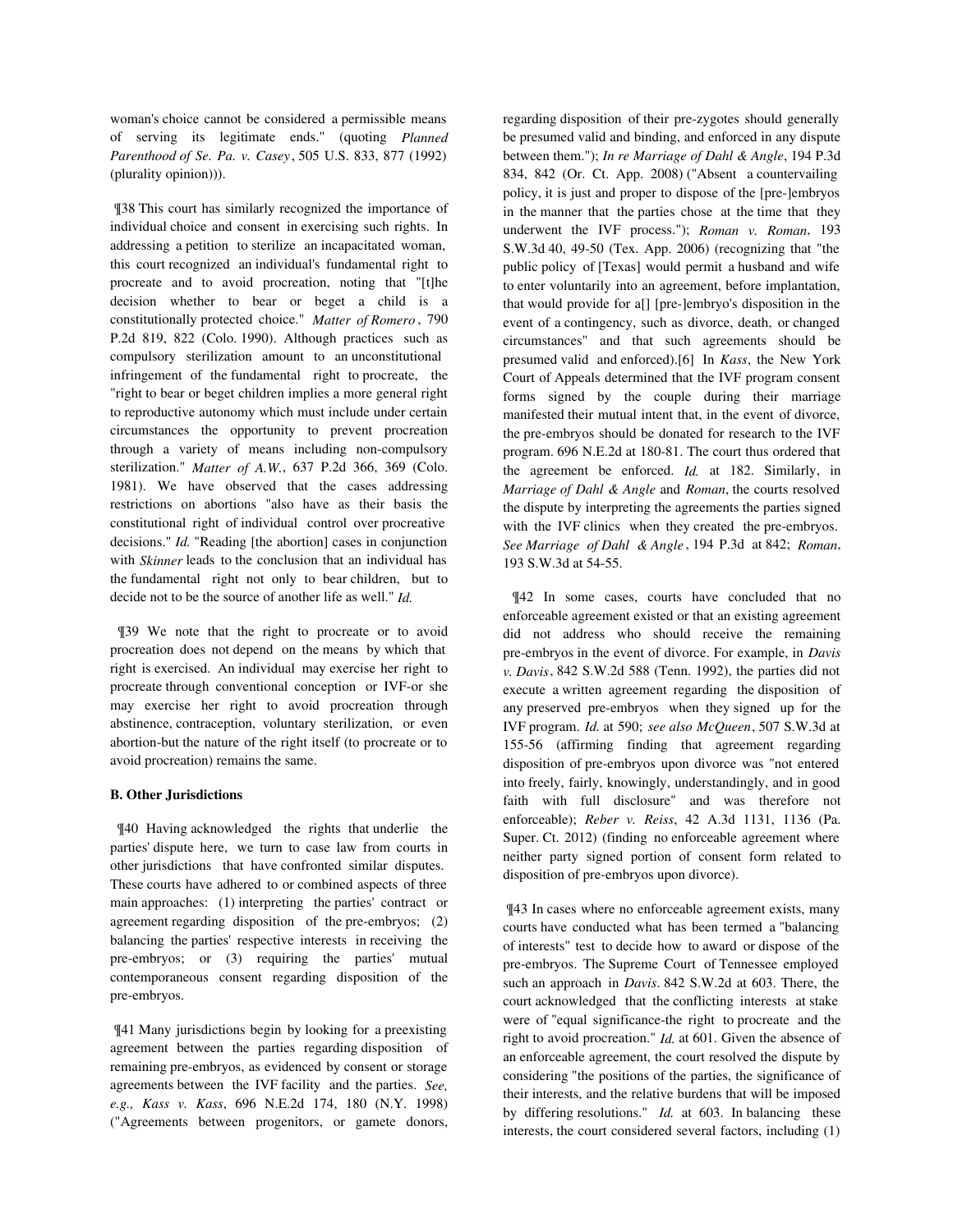the burden of unwanted parenthood on the ex-husband who wished to discard the pre-embryos, particularly in light of his own childhood experience of being separated from his parents; (2) the ex-wife's interest in donating the pre-embryos to another couple to avoid the emotional burden of knowing that the IVF procedures were futile; and (3) the ex-wife's ability to become a parent by other reasonable means in the future. *Id.* at 603-04. Ultimately, the *Davis* court concluded that the balance of interests weighed in favor of the ex-husband's desire to discard the pre-embryos. *Id.* at 604.

 ¶44 Other courts have employed a similar balancing of interests approach where no enforceable agreement exists, including in cases where one party wishes to implant the pre-embryos to have a child. *See J.B.*, 783 A.2d at 719 (evaluating the interests of both parties); *Reber*, 42 A.3d at 1137 (balancing wife's interest in having a biological child against husband's interest in avoiding unwanted procreation); *Szafranski v. Dunston*, 34 N.E.3d 1132, 1162 (Ill. Ct. App. 2015) (reviewing the trial court's balancing of one partner's interest in having a biological child against the other partner's interest in avoiding becoming a parent). In balancing the parties' interests, these courts have considered whether the party wishing to use the pre-embryos to procreate has alternate means to become a biological parent. *See J.B.* , 783 A.2d at 717 (reasoning that the ex-husband was already a father and was capable of fathering additional children and thus affirming the ex-wife's right to prevent implantation of the [pre-]embryos); *Reber*, 42 A.3d at 1142 (reasoning that the balance of interests weighed in wife's favor where the "pre-embryos are likely Wife's only opportunity to achieve biological parenthood"); *Szafranski*, 34 N.E.3d at 1162 (affirming the lower court's determination that the female partner's interest in using the pre-embryos outweighed the male partner's interest in not using them because "the sole purpose for using [his] sperm to fertilize [her] last viable eggs was to preserve her ability to have a biological child in the future at some point after her chemotherapy treatment ended").

 ¶45 Finally, a small minority of courts have adopted a "mutual contemporaneous consent" approach, under which the court will not award the pre-embryos over the objection of either party. Instead, "no transfer, release, disposition, or use of the [pre-]embryos can occur without the signed authorization of both donors." *In re Marriage of Witten*, 672 N.W.2d 768, 783 (Iowa 2003); *see also McQueen* , 507 S.W.3d at 157 (affirming the trial court's judgment awarding the pre-embryos to the parties jointly and ordering that no transfer, release, or use shall occur without the signed authorization of both parties). This approach recognizes that disputed pre-embryos are "not easily susceptible to a just division because conflicting constitutional rights are at issue." *McQueen*, 507 S.W.3d at 157. In theory, the mutual contemporaneous consent approach purportedly "subjects neither party to any unwarranted governmental intrusion but rather leaves the intimate decision of whether to potentially have more children to the parties alone." *Id*.

 ¶46 However, the mutual contemporaneous consent approach has been criticized by other courts as being "totally unrealistic" because if the parties were capable of reaching an agreement, then they would not be in court. *Reber*, 42 A.3d at 1135 n.5. As both the trial court and court of appeals recognized in this case, the mutual contemporaneous consent approach gives one party a de facto veto over the other party by avoiding any resolution until the issue is eventually mooted by the passage of time. *See Marriage of Rooks*, ¶ 23. And as at least one scholar has pointed out, this de facto veto creates incentives for one party to leverage his or her power unfairly. *See* Mark P. Strasser, *You Take the Embryos but I Get the House (and the Business): Recent Trends in Awards Involving Embryos Upon Divorce*, 57 Buff. L. Rev. 1159, 1210 (2009) ("[O]ne could imagine such a person imposing continuing psychic damage by hinting that he or she might consent to the ex-spouse's use of the [pre-]embryos sometime in the future-the ex-spouse might well continue to be on an emotional rollercoaster when considering the possibility of finally becoming a parent. Or the [pre-]embryos might in effect be held hostage-they would be released for use only if the ex-spouse were willing to give up something valuable in return, for example, in a property settlement or in exchange for more favorable support terms."). Because the mutual contemporaneous consent approach allows one party to "change his or her mind about disposition up to the point of use or destruction of any stored [pre-]embryo," regardless of any preexisting agreement, *see Marriage of Witten*, 672 N.W.2d at 782, it injects legal uncertainty into the process. Thus, this approach potentially increases litigation in already emotionally charged and fundamentally private matters.

 ¶47 Although these three approaches have been characterized and discussed as three different "rules" or "methods" for resolving disputes over frozen pre-embryos, we note that the approaches share conceptual underpinnings and reflect common goals. Both the contract approach and the mutual contemporaneous consent approach prioritize the parties' mutual consent and agreement. The contract approach simply encourages the parties to arrive at agreement regarding the disposition of the pre-embryos in advance of divorce. By contrast, the mutual contemporaneous consent approach requires the parties' mutual consent whenever a disposition occurs-regardless of any preexisting agreements. *See Marriage of Witten* , 672 N.W.2d at 777-78 (explaining that although the two approaches share an underlying premise, the important question is "at what time does the partners' consent matter?" (quoting Carl H. Coleman, *Procreative Liberty and*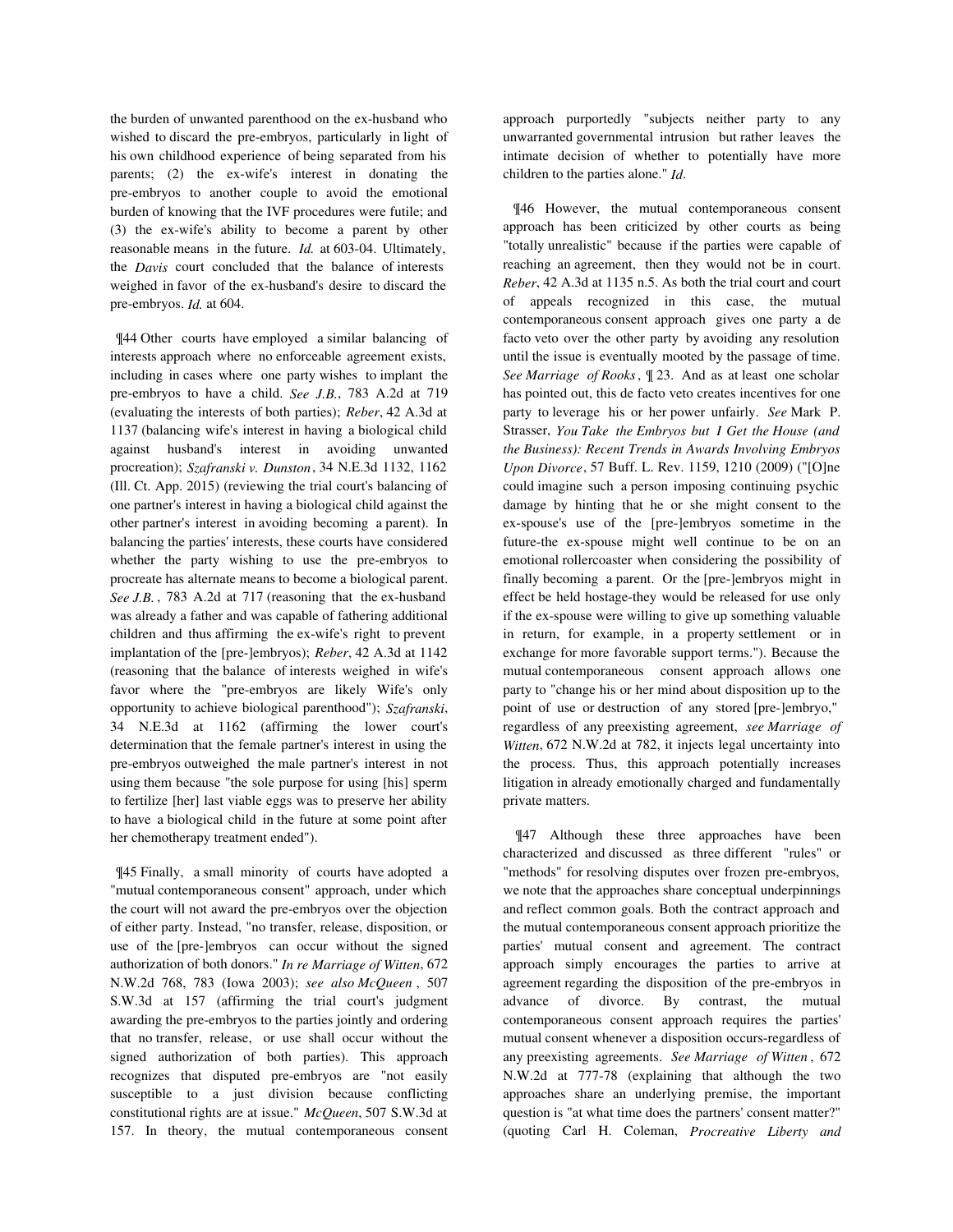*Contemporaneous Choice: An Inalienable Rights Approach to Frozen Embryo Disputes*, 84 Minn. L. Rev. 55, 91 (1999))). (Indeed, the mutual contemporaneous consent approach eliminates any incentive for parties to agree up front about what should happen with the pre-embryos in the event of divorce and thereby avoid litigation.)

 ¶48 Further, many courts combine one or more of the approaches in order to resolve disputes-e.g., applying the contract approach first and, if no enforceable agreement exists, then balancing the parties' competing interests. *See, e.g.*, *Davis*, 842 S.W.2d at 604 (holding that disputes involving the disposition of frozen pre-embryos should be resolved first by looking to an agreement between the parties but that "[i]f no prior agreement exists, then the relative interests of the parties in using or not using the [pre-embryos] must be weighed").

#### **C. Colorado Statutes**

 ¶49 Keeping in mind the approaches taken in other jurisdictions, we now turn to Colorado statutes for direction in resolving the case before us.

 ¶50 The Colorado Probate Code addresses legal parenthood in the context of assisted reproduction. Relevant here, section 15-11-120(4), C.R.S. (2018), provides that "a parent-child relationship exists between a child of assisted reproduction and the husband of the child's birth mother if the husband provided the sperm that the birth mother used during his lifetime for assisted reproduction." However, this provision acknowledges two exceptions to this general rule of legal parenthood. First, section 15-11-120(9) provides, "[i]f a married couple is divorced before placement of eggs, sperm, or embryos, a child resulting from the assisted reproduction is not a child of the birth mother's former spouse, unless the former spouse consented in a record that if assisted reproduction were to occur after divorce, the child would be treated as the former spouse's child." Second, section 15-11-120(10) provides that "[i]f, in a record, an individual withdraws consent to assisted reproduction before placement of eggs, sperm, or embryos, a child resulting from the assisted reproduction is not a child of that individual." In other words, subsections (9) and (10) make clear that a spouse who either divorces or withdraws consent to assisted reproduction prior to the placement of eggs, sperm, or embryos is not the legal parent of a resulting child. Importantly, subsections (9) and (10) show that the legislature has implicitly rejected the mutual contemporaneous consent approach. If mutual contemporaneous consent were required to proceed with implantation, there would be no need to address the legal relationship between a non-consenting party and a resulting child because that child could not be born in the first place. That these provisions refer to a "resulting" child despite a divorce or a spouse's withdrawal of "consent" shows that

the consent contemplated is to legal parenthood of the resulting child, not to implantation of the couple's pre-embryo.

 ¶51 Article 4 of the Colorado Children's Code, titled the "Uniform Parentage Act," similarly addresses consent to legal parenthood in the context of assisted reproduction. Section 19-4-106(1), C.R.S. (2018), which addresses assisted reproduction by married couples using sperm or eggs donated by a third party, states that when a married couple "consents" to such assisted reproduction, the spouse who does not contribute eggs or sperm is nevertheless "treated in law as if [they] were the natural [parent] of a child thereby conceived." Section 19-4-106(7)(a) goes on to provide that "[i]f a marriage is dissolved before placement of eggs, sperm, or embryos, the former spouse is not a parent of the resulting child unless the former spouse consented in a record that if assisted reproduction were to occur after a dissolution of marriage, the former spouse would be a parent of the child." Section 19-4-106(7)(b) adds that "[t]he consent of a former spouse to assisted reproduction may be withdrawn by that individual in a record at any time before placement of eggs, sperm, or embryos."

 ¶52 Amicus Colorado Chapter of the American Academy of Matrimonial Lawyers reads subsection (7)(b) to convey a public policy that, like the contemporaneous mutual consent approach, requires a former spouse's consent to the placement of eggs, sperm, or embryos. We disagree. We "must read and consider the statutory scheme as a whole to give consistent, harmonious[, ] and sensible effect to all its parts." *People v. Stellabotte* , 2018 CO 66, ¶ 32, 421 P.3d 174, 180 (quoting *Martin v. People*, 27 P.3d 846, 851 (Colo. 2001)). If paragraph (b) were instead its own subsection, amicus might have a point. But paragraph (b) is not a freestanding subsection. It is part of subsection (7) and therefore must be read accordingly. Read in conjunction with subsection  $(7)(a)$ , the "consent" in subsection  $(7)(b)$ logically refers to the former spouse's consent to legal parenthood of a "resulting child" conceived by assisted reproduction.[7]

 ¶53 Section 19-4-106(8) does not alter our view. Subsection (8) provides that "[i]f a spouse dies before placement of eggs, sperm, or embryos, the deceased spouse is not a parent of the resulting child unless the deceased spouse consented in a record that if assisted reproduction were to occur after death, the deceased spouse would be a parent of the child." This provision simply terminates a spouse's consent to be a legal parent upon that spouse's death, unless the spouse affirmatively agrees in a record that his or her consent to be the legal parent of a resulting child will extend beyond that spouse's death.

¶54 In sum, the legislature's repeated references in both the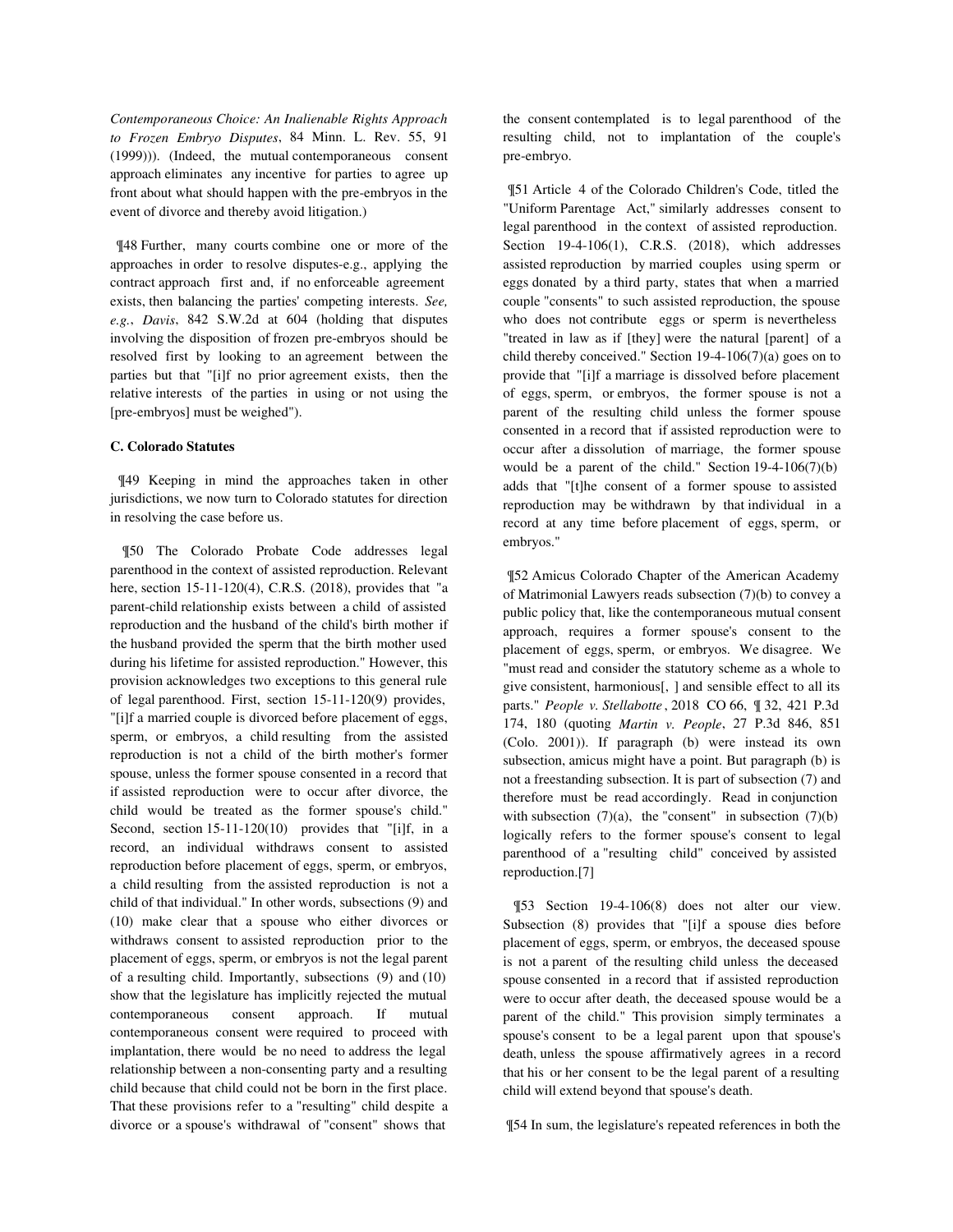Probate Code and Children's Code to the resulting "child," *see* §§ 15-11-120(9)-(10); § 19-4-106(7), make clear that these provisions address the legal parentage of a child eventually born using assisted reproduction-and not whether the assisted reproduction process may continue (via implantation of preserved pre-embryos) over one partner's objection.

 ¶55 Thus, Colorado statutes provide that an individual is not obligated to be the legal parent of a child eventually born as a result of their contribution of genetic material where the couple divorces, or where one party withdraws consent. Although these statutes address the resulting legal relationships with any children eventually born using assisted reproductive technology, they do not address how a trial court should resolve disputes over how to allocate remaining cryogenically preserved pre-embryos in a dissolution of marriage proceeding. In the absence of instructions from the legislature in these specific circumstances, it falls to us provide a framework for courts to apply when addressing these disputes.

 ¶56 Before turning to that task, we note that Colorado law generally provides that pre-embryos are not "persons," as a legal matter. *See* § 13-21-1204, C.R.S. (2018) ("Nothing in this part [Damages for Unlawful Termination of Pregnancy] shall be construed to confer the status of 'person' upon a human embryo, fetus, or unborn child at any stage of development prior to live birth."); § 18-3.5-110, C.R.S. (2018) ("Nothing in this article [Offenses Against Pregnant Women] shall be construed to confer the status of 'person' upon a human embryo, fetus, or unborn child at any stage of development prior to live birth.").

 ¶57 At the same time, we acknowledge that pre-embryos contain the potential for human life and are formed using genetic material from two parties with significant, but potentially competing, interests in their ultimate disposition. Thus, we agree with courts that have categorized pre-embryos as marital property of a special character. *See Davis*, 842 S.W.2d at 597 ("We conclude that pre-embryos are not, strictly speaking, either 'persons' or 'property,' but occupy an interim category that entitles them to special respect . . . ."); *McQueen*, 507 S.W.3d at 149 (trial court did not err in classifying pre-embryos as marital property of a special character instead of children).

 ¶58 Although Colorado statutes do not address the proper disposition of marital pre-embryos upon divorce, the Uniform Dissolution of Marriage Act ("UMDA") does generally direct a court presiding over dissolution proceedings to "divide the marital property . . . in such proportions as the court deems just." § 14-10-113(1), C.R.S. (2018); *see also In re Balanson* , 25 P.3d 28, 35 (Colo. 2001) (a court must make an equitable distribution of marital property after considering all relevant factors). That the UMDA requires the court to divide the marital property "in such proportions as the court deems just" directs that some sort of balancing is appropriate here. *See* § 14-10-113(1).

### **D. Resolving Pre-Embryo Disputes in Colorado**

 ¶59 With these legal principles in mind-which derive from the foregoing discussion of case law regarding constitutional rights in the realm of reproductive choice, case law from other jurisdictions resolving similar disputes, and applicable Colorado statutes- we now address how courts in Colorado should resolve disagreements over a couple's cryogenically preserved pre-embryos when that couple divorces.

 ¶60 First, we reject the mutual contemporaneous consent approach. As discussed above, the repeated references in both the Probate Code and Children's Code to a resulting child, *see* §§ 15-11-120(9)-(10); § 19-4-106(7), reflect the legislature's implicit rejection of the mutual contemporaneous consent approach. Again, if the parties' mutual contemporaneous consent were required to proceed with implantation, there would be no need to address the legal relationship between a non-consenting party and a resulting child, because that child could not exist. We also agree with those courts that have criticized the mutual contemporaneous consent approach as being "totally unrealistic" because if the parties were capable of reaching an agreement, they would not be in court. *Reber*, 42 A.3d at 1135 n.5. It is similarly unrealistic to think that parties who cannot reach agreement on a topic so emotionally charged will somehow reach resolution after a divorce is finalized. In addition, we share the concern expressed by the trial court and court of appeals that the mutual contemporaneous consent approach gives one party a de facto veto over the other party by avoiding any resolution until the issue is eventually mooted by the passage of time. *See Marriage of Rooks*, ¶ 23. And we worry that this de facto veto creates incentives for a party to leverage this issue unfairly in divorce proceedings. Moreover, because it disregards the parties' preexisting agreements, the mutual contemporaneous consent approach injects legal uncertainty into the process and eliminates any incentive for the parties to avoid litigation by agreeing in advance about disposition of remaining pre-embryos in the event of divorce. Finally, the mutual contemporaneous consent approach essentially requires us to abdicate our judicial responsibilities by ignoring the legislature's directive to distribute equitably the parties' marital property in a dissolution proceeding. The parties here have turned to the courts to resolve their dispute. We cannot simply do nothing.

 ¶61 Instead, considering the nature and equivalency of the underlying liberty and privacy interests at stake, we conclude that a court presiding over dissolution proceedings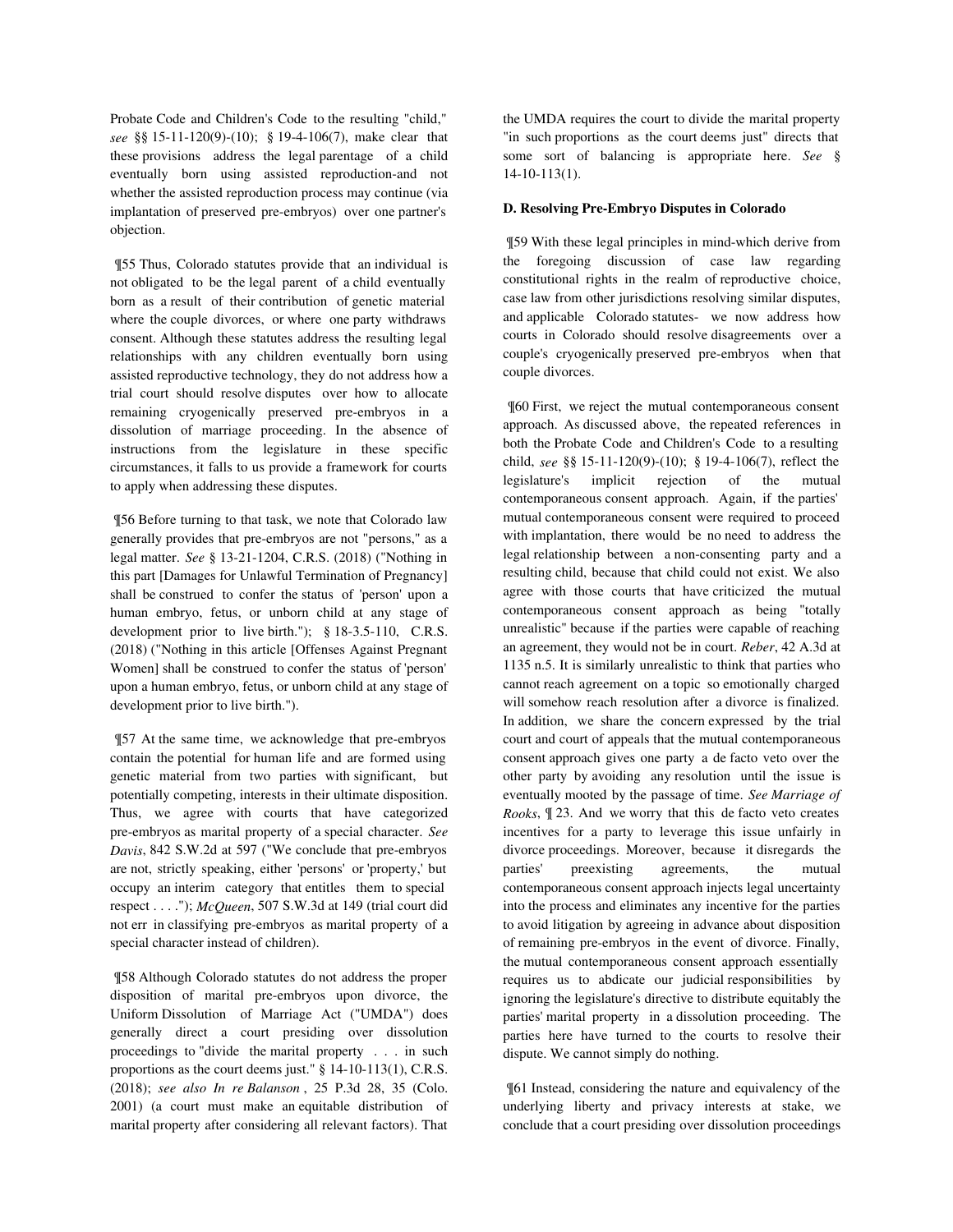should strive, where possible, to honor both parties' interests in procreational autonomy when resolving these disputes. Thus, we hold that a court should look first to any existing agreement expressing the spouses' intent regarding disposition of the couple's remaining pre-embryos in the event of divorce. In the absence of such an agreement, a court should seek to balance the parties' respective interests when awarding the pre-embryos, as discussed more fully below.

 ¶62 We agree with those courts that first look for an enforceable agreement between the parties regarding the disposition of the pre-embryos upon divorce. We do not interpret a party's commencement of the IVF process, on its own, to establish the party's automatic consent to become the genetic parent of all possible children that could result from successful implantation of the pre-embryos. In fact, the forms that ask parties to elect specific disposition options for various contingencies recognize that, by undergoing IVF, parties do not automatically consent to use of the pre-embryos potentially years later, under changed circumstances. Additionally, the statutes addressing legal parenthood in this context recognize that divorce likely alters the parties' mutual intent to become parents that existed when the couple embarked on the IVF process. *See* § 15-11-120(9) (if a married couple divorces before pre-embryos are implanted, "a child resulting from the assisted reproduction is not a child of the birth mother's former spouse, unless the former spouse consented in a record"); *see also* § 19-4-106(7)(a).

 ¶63 On the other hand, binding agreements "minimize misunderstandings and maximize procreative liberty by reserving to the progenitors the authority to make what is in the first instance a quintessentially personal, private decision." *Kass*, 696 N.E.2d at 180. We agree that, "[t]o the extent possible, it should be the progenitors-not the State and not the courts-who by their prior directive make this deeply personal life choice." *Id.*; *see also Davis*, 842 S.W.2d at 597 (noting that starting with a prior agreement regarding the disposition of the pre-embryos "is in keeping with the proposition that the progenitors, having provided the gametic material giving rise to the pre-embryos, retain decision-making authority as to their disposition"). Thus, disputes in dissolution proceedings over the disposition of cryogenically preserved pre-embryos should be resolved first by looking to an existing agreement expressing the spouses' intent in the event of divorce.

 ¶64 However, in the absence of an enforceable agreement regarding disposition of the pre-embryos, and where the parties have turned to the courts to resolve their dispute, the dissolution court should balance the parties' respective interests and award the pre-embryos accordingly. Recognizing a couple's cryogenically preserved pre-embryos as marital property of a special character, *see* *Davis*, 842 S.W.2d at 597, the underlying principle that informs our balancing test is autonomy over decisions involving reproduction. Thus, the framework we adopt in this special context is distinct from, and more narrow than, the trial court's consideration of various factors in determining equitable distribution of other forms of marital property. *See Balanson*, 25 P.3d at 35. Here, underlying the court's disposition of this special form of property are the parties' individual interests in either achieving or avoiding genetic parenthood through use of the disputed pre-embryos.

 ¶65 We first discuss a non-exhaustive list of considerations that a court should weigh in disposing of the marital pre-embryos. Factors not discussed here may also be relevant to the analysis depending on the circumstances of the parties before the dissolution court. We then identify certain factors that should never be taken into account.

 ¶66 To begin with, courts should consider the intended use of the party seeking to preserve the disputed pre-embryos. A party who seeks to become a genetic parent through implantation of the pre-embryos, for example, has a weightier interest than one who seeks to donate the pre-embryos to another couple. *See Davis*, 842 S.W.2d at 603-04 (concluding that ex-husband's interest in avoiding becoming a genetic parent outweighed wife's interest in donating the pre-embryos to another couple); *J.B.*, 783 A.2d at 717 (prioritizing ex-wife's interest in preventing further use of the pre-embryos over ex-husband's desire to donate them).

 ¶67 A court should also consider the demonstrated physical ability (or, conversely, inability) of the party seeking to implant the disputed pre-embryos to have biological children through other means.[8] *Compare J.B.*, 783 A.2d at 717 (observing that ex-husband's opportunity to have additional genetic children did not depend on the pre-embryos), *with Reber*, 42 A.3d at 1137 (considering that ex-wife had "no ability to procreate biologically without the use of the disputed pre-embryos").

 ¶68 Relatedly, the court should consider the parties' original reasons for pursuing IVF, which may favor preservation over disposition. For example, the couple may have turned to IVF to preserve a spouse's future ability to have biological children in the face of fertility-implicating medical treatment, such as chemotherapy. *See Szafranski* , 34 N.E.3d at 1162 ("[T]he sole purpose for [undergoing IVF] was to preserve [one partner's] ability to have a biological child in the future at some point after her chemotherapy treatment ended. The parties both recognized this when they agreed to create the pre-embryos together."); *Reber*, 42 A.3d at 1137 ("Wife testified that she underwent IVF only after she was diagnosed with breast cancer, after consultation with her doctor, and then she delayed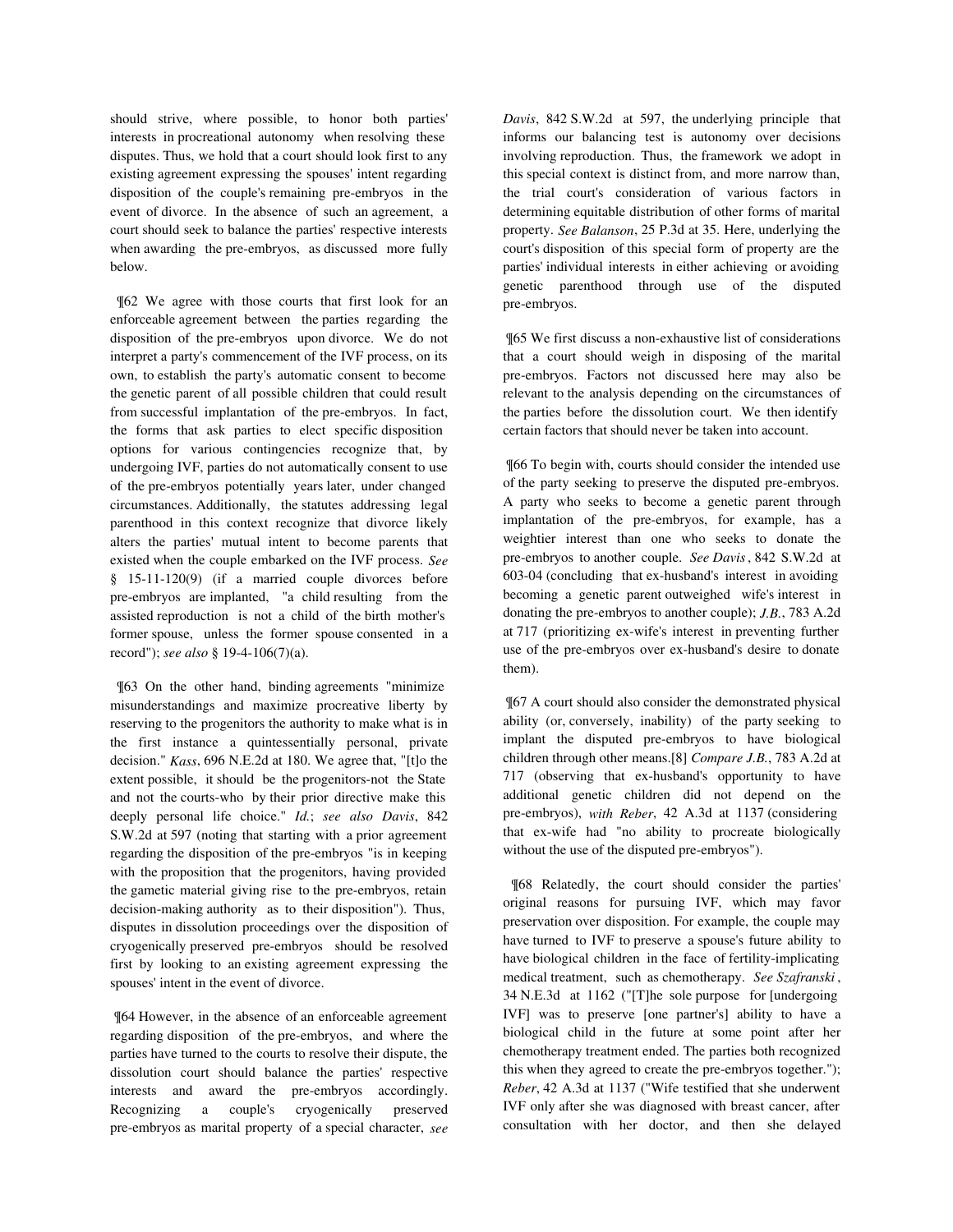chemotherapy by two to three weeks to undergo the process.").

 ¶69 The court's analysis should also include consideration of hardship for the person seeking to avoid becoming a genetic parent, including emotional, financial, or logistical considerations. *See Davis*, 842 S.W.2d at 603-04 (considering ex-husband's opposition to fathering a child who would not live with both parents because of his own childhood experiences involving separation from his parents).

 ¶70 In addition, a court should consider either spouse's demonstrated bad faith or attempt to use the pre-embryos as unfair leverage in the divorce proceedings. *See In re Marriage of Manzo*, 659 P.2d 669, 674 (Colo. 1983) ("[B]efore a court incorporates property division provisions of a separation agreement into a dissolution decree, it should first review the provisions for fraud, overreaching, . . . or sharp dealing not consistent with the obligations of marital partners to deal fairly with each other . . . .").

 ¶71 Factors other than the ones described above may be relevant on a case-by-case basis. That said, we hold that the following are improper considerations in a dissolution court's allocation of a couple's cryogenically preserved pre-embryos. First, we decline to adopt a test that would allow courts to limit the size of a family based on financial and economic distinctions. *Cf. Skinner* , 316 U.S. at 541 (discussing procreation as "one of the basic civil rights of man"). Thus, a dissolution court should not assess whether the party seeking to become a genetic parent using the pre-embryos can afford another child. Nor shall the sheer number of a party's existing children, standing alone, be a reason to preclude preservation or use of the pre-embryos. Finally, we note that some courts have mentioned adoption as an alternative to biological or genetic parenthood through conventional or assisted reproduction. *See Davis*, 842 S.W.2d at 604. However, because we conclude the relevant interest at stake is the interest in achieving or avoiding *genetic* parenthood, courts should not consider whether a spouse seeking to use the pre-embryos to become a genetic parent could instead adopt a child or otherwise parent non-biological children. *See Reber*, 42 A.2d at 1138 ("There is no question that the ability to have a biological child and/or be pregnant is a distinct experience from adoption. Thus, simply because adoption or foster parenting may be available . . . does not mean that such options should be given equal weight in a balancing test.").

 ¶72 The framework that we adopt today recognizes that both spouses have equally valid, constitutionally based interests in procreational autonomy. It encourages couples to record their mutual consent regarding the disposition of remaining pre-embryos in the event of divorce by an express agreement. Under such an agreement, if one spouse has consented to awarding the pre-embryos to the other spouse or to donating them to another couple for implantation, courts should give effect to that decision. Where the parties' consent to disposition of the pre-embryos in the event of divorce is not memorialized in an enforceable agreement, and the parties therefore must turn to a court to resolve their dispute, the approach we adopt today tasks the dissolution court with weighing the interests at stake and awarding the pre-embryos accordingly. Importantly, the balancing of interests approach we adopt is consistent with Colorado law directing dissolution courts to divide marital property based on a consideration of relevant factors, while taking into account that pre-embryos are marital property of a special character.

### **E. Application**

 ¶73 Here, Mr. and Ms. Rooks reached agreement regarding the disposition of pre-embryos in the event of certain contingencies (such as the death of one or both of the spouses). However, they failed to agree in advance how remaining cryogenically preserved pre-embryos should be allocated in the event of divorce. Instead, as the court of appeals correctly concluded, their written agreement left it to the dissolution court to determine how to allocate the pre-embryos. *Marriage of Rooks*, ¶ 31. Thus, awarding the pre-embryos in accordance with law governing the distribution of marital property also satisfies the expectations of the parties, who specified that in the event of divorce, the dissolution decree would address the disposition of any remaining cryogenically preserved pre-embryos. Because we announce a new framework for resolving disputes regarding the disposition of pre-embryos frozen during marriage in the event of divorce, and because the trial court and court of appeals considered certain inappropriate factors in attempting to balance the parties' interests here, we reverse the judgment of the court of appeals and remand the case with instructions to return the matter to the trial court to balance the parties' interests under the approach we adopt today.

### **III. Conclusion**

 ¶74 In the absence of more specific legislative guidance in these circumstances, we adopt a balancing framework for courts to apply in allocating disputed pre-embryos in divorce proceedings. Because the underlying interests at stake are the equivalently important, yet competing, right to procreate and right to avoid procreation, courts should strive, where possible, to honor both parties' interests in procreational autonomy. Thus, we hold that courts should award pre-embryos first by looking to an existing enforceable agreement addressing the parties' wishes regarding disposition of remaining pre-embryos in the event of divorce. In the absence of such an agreement, a dissolution court tasked with resolving such a dispute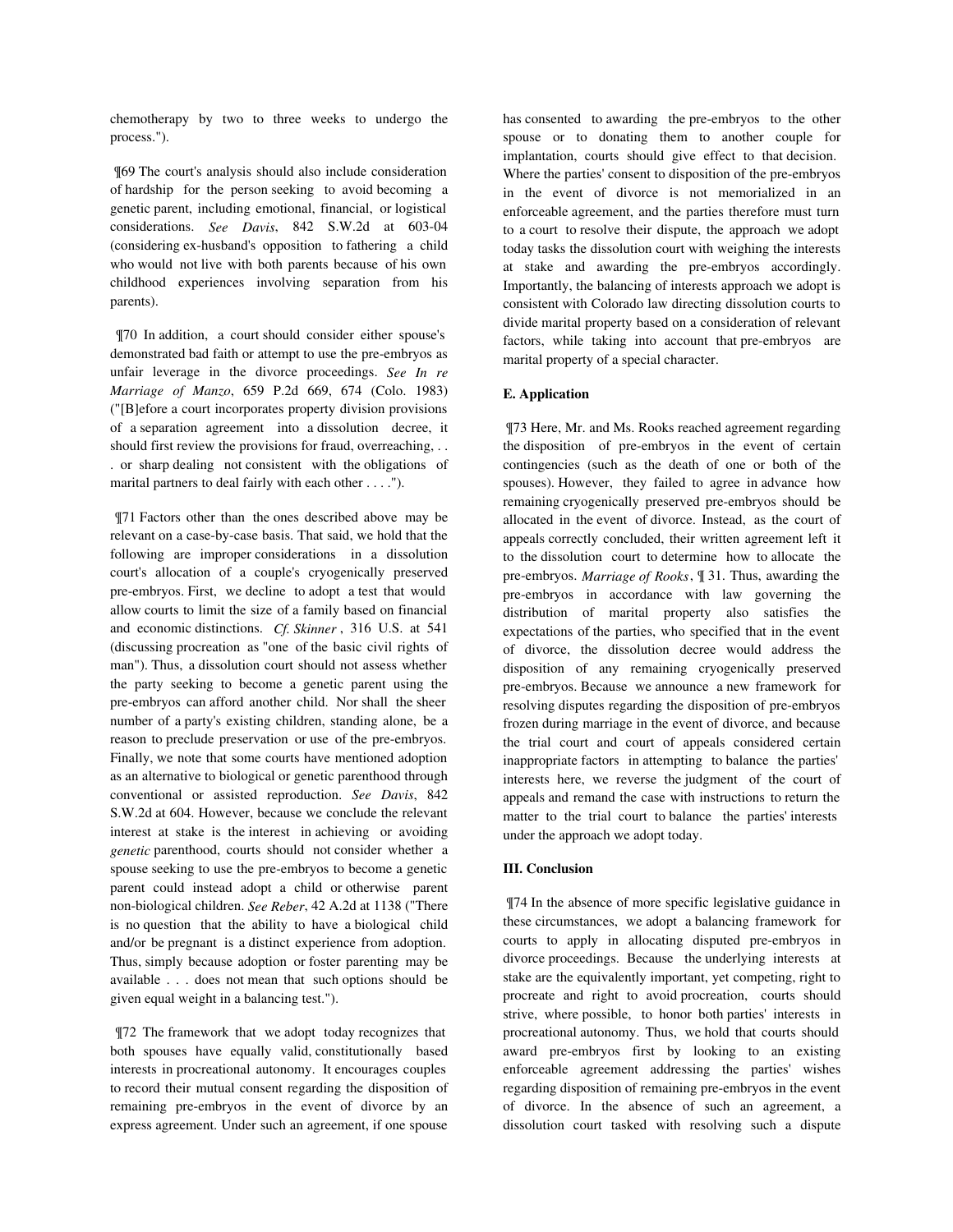should weigh the parties' respective interests in receipt of the pre-embryos. In balancing those interests, courts should consider the intended use of the party seeking to preserve the pre-embryos; a party's demonstrated ability, or inability, to become a genetic parent through means other than use of the disputed pre-embryos; the parties' reasons for undertaking IVF in the first place; the emotional, financial, or logistical hardship for the person seeking to avoid becoming a genetic parent; any demonstrated bad faith or attempt to use the pre-embryos as unfair leverage in the divorce process; and other considerations relevant to the parties' specific situation. However, courts should not consider whether the party seeking to become a genetic parent using the pre-embryos can afford a child. Nor shall the sheer number of a party's existing children, standing alone, be a reason to preclude preservation or use of the pre-embryos. Finally, courts should not consider whether the party seeking to become a genetic parent using the pre-embryos could instead adopt a child or otherwise parent non-biological children.

 ¶75 We reverse the judgment of the court of appeals and remand with directions to return the matter to the trial court to apply the balancing framework we adopt today.

# JUSTICE HOOD, dissenting.

 ¶76 This case requires us to consider the proper role of courts when parties disagree during a divorce about whether to use their cryogenically frozen pre-embryos to procreate through in vitro fertilization ("IVF"). Because I believe a court should never infringe on a person's constitutional right to avoid procreation through IVF, I disagree with the majority's decision to entangle our courts in such deeply personal disputes by employing a multi-factor balancing test. Instead, I would embrace the contemporaneous mutual consent approach outlined by the majority. Maj. op. ¶ 45. Doing so would not only avoid invading citizens' constitutional rights but also comport with relevant Colorado statutes and advance sound public policy. Therefore, I respectfully dissent.

# **I. FreedomfromGovernmentInfringementonaPerson's Decision to Not Procreate**

 ¶77 The majority has provided a comprehensive overview of the relevant case law. Maj. op. ¶¶ 36-48. Therefore, I will refrain from simply echoing it now. Instead, I focus on how the tenets of constitutional law outlined by the majority should apply to IVF cases.

 ¶78 As the majority discusses, there are two fundamental rights implicated when considering this type of IVF dispute: (1) the right to procreate of the party who wants to implant the pre-embryo and (2) the right to avoid procreation of the party who does not want to implant the pre-embryo. *Id.* at ¶ 3. When there is such disagreement, only one party can prevail. Here, as to these pre-embryos, either Mr. Rooks will exercise his right to not procreate or Ms. Rooks will exercise her right to procreate. So, what is the role of the courts in this legal minefield?

 ¶79 To answer this question, we must first consider whether we really must balance constitutional rights at all. Stated differently: Would a court's inaction infringe on any right of the party who wishes to procreate? My answer is no, because while the U.S. Constitution affords many protections related to procreation, there exists no constitutional right to use the coercive power of the state to compel procreation. Indeed, "[i]f the right of privacy means anything, it is the right of the individual, married or single, to be free from unwarranted governmental intrusion into matters so fundamentally affecting a person as the decision whether to bear or beget a child." *Eisenstadt v. Baird*, 405 U.S. 438, 453 (1972). "[T]he right to bear or beget children implies a more general right to reproductive autonomy which must include under certain circumstances the opportunity to prevent procreation through a variety of means . . . ." *In re A. W.*, 637 P.2d 366, 369 (Colo. 1981).

 ¶80 Here, the impediment to Ms. Rooks exercising her right to procreate is not the court, it is Mr. Rooks. In order for a person to exercise his or her right to procreate, obviously a second party is needed. Whether it be two parties through conventional procreation or two parties through IVF, procreation cannot occur without a sperm and an egg. The fact that the person wanting to procreate does not have a second party also willing to procreate does not mean the court has infringed on anyone's rights. It is not the role of the court to compel the second party to consent. Here, Ms. Rooks cannot exercise her right to procreate, not because of any state action but, instead, because Mr. Rooks is exercising his right to avoid procreation.

 ¶81 Under the majority's test, the courts are forced to mediate a fundamentally personal decision and, in the process, infringe on a litigant's constitutional rights. In some contexts, this judicial choice may be unavoidable. Not so here. The contemporaneous mutual consent approach appropriately minimizes the government's role in resolving this constitutional dilemma.

#### **II. Contemporaneous Mutual Consent Approach**

 ¶82 Of the approaches outlined by the majority, only the contemporaneous mutual consent approach adequately shields citizens from unwarranted governmental intrusion. *See In re Marriage of Witten*, 672 N.W.2d 768, 783 (Iowa 2003); *A.Z. v. B.Z.*, 725 N.E.2d 1051, 1057-59 (Mass. 2000); *McQueen v. Gadberry*, 507 S.W.3d 127, 157 (Mo.Ct.App. 2016). Under this test: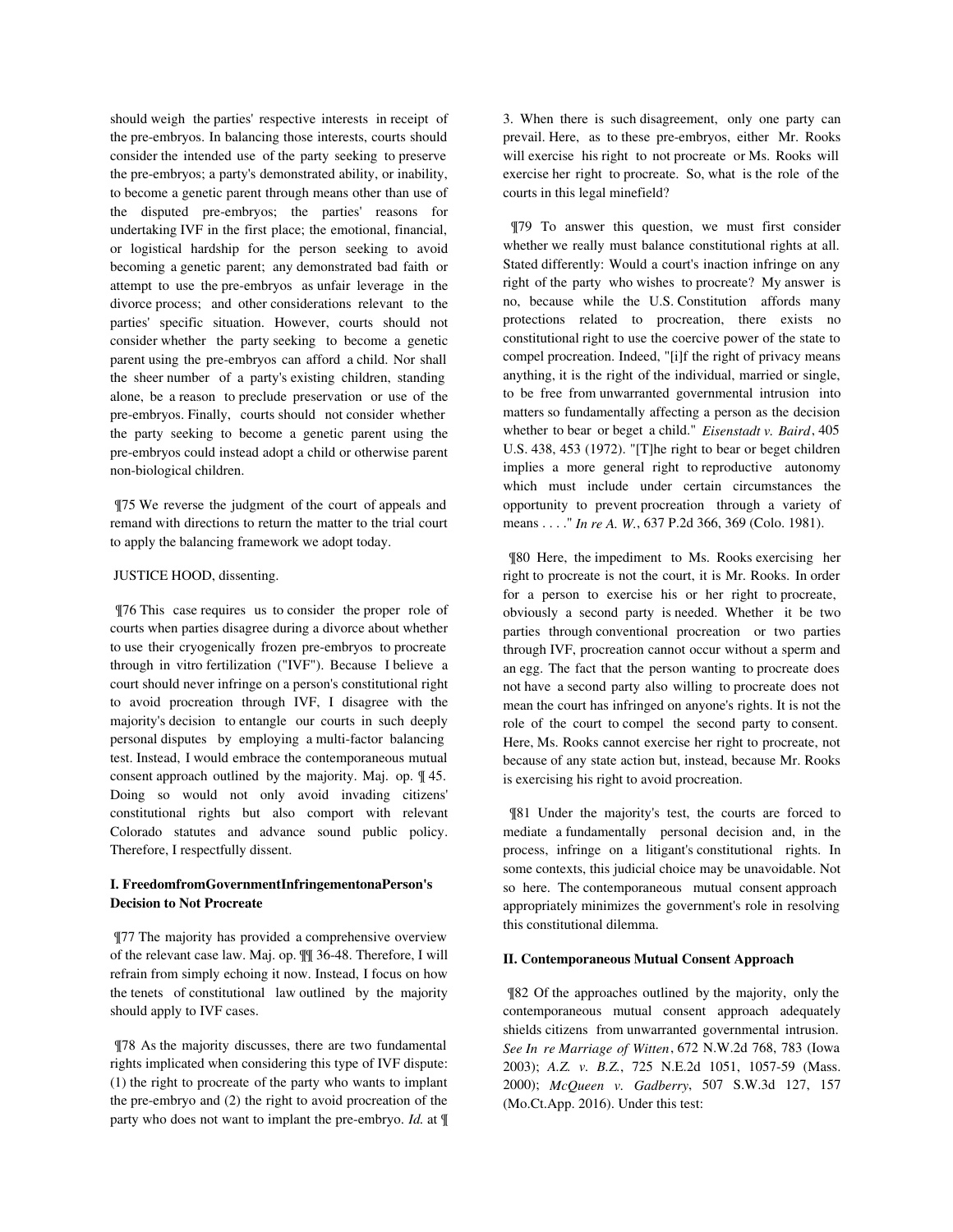no transfer, release, disposition, or use of the embryos can occur without the signed authorization of both donors. If a stalemate results, the status quo would be maintained. The practical effect will be that the embryos are stored indefinitely unless both parties can agree to destroy the fertilized eggs. Thus, any expense associated with maintaining the status quo should logically be borne by the person opposing destruction.

*Witten*, 672 N.W.2d at 783. By emphasizing that consent is always essential, the mutual contemporaneous consent approach leaves this highly personal choice in the hands of donors. *Id.* at 783 (reasoning that balancing tests in this context merely "substitute[] the court as decision maker"); *A.Z.,* 725 N.E.2d at 1058 ("[F]orced procreation is not an area amenable to judicial enforcement."); *McQueen*, 507 S.W.3d at 157 (finding that mutual consent "subjects neither party to any unwarranted governmental intrusion"). At the same time, this approach recognizes the validity of agreements between donors and clinics. *Witten*, 672 N.W.2d at 782. Thus, under contemporaneous mutual consent, one or both partners can change their minds at any time before placement of the pre-embryos, while simultaneously protecting contractual interests between donors and clinics. *Id.*

 ¶83 Some of those jurisdictions that purport to adopt a balancing test still recognize the dangerous implications of forcing a non-consenting donor to procreate. For example, the New Jersey Supreme Court found that implantation could have "life-long emotional and psychological repercussions." *J.B. v. M.B.*, 783 A.2d 707, 717 (N.J. 2001). Because of these significant concerns, the court held that disposition agreements were subject to revision "up to the point of use or destruction of any stored preembryos." *Id.* at 719. If that occurred, the court would look to "the interests of both parties," but nevertheless reasoned that "ordinarily the party choosing not to become a biological parent will prevail." *Id.* Thus, although the New Jersey Supreme Court seems to adopt a balancing test like the majority's here, it still recognizes the significant costs of doing so and presumes that the right to not procreate would triumph in most circumstances.

 ¶84 Even the *Davis* court, which endorsed and spearheaded the balancing test approach to pre-embryo disputes, noted that "decisional authority rests in the gamete-providers alone." *Davis v. Davis*, 842 S.W.2d 588, 602 (Tenn. 1992). Therefore, "no other person has an interest sufficient to permit interference with the gamete-providers' decision to continue or terminate the IVF process, because no one else bears the consequences of these decisions in the way that gamete-providers do." *Id.* Adopting the contemporaneous mutual consent approach would ensure that "gamete-providers alone" make the "decision to continue or terminate the IVF process." *Id.*

#### **A. Protection Against Constitutional Harm**

 ¶85 Yet what exactly is it that the contemporaneous mutual consent test guards against? True, it keeps the courts from intruding on a donor's constitutional right to not procreate. But to properly understand this right, we must see what types of harms a violation of it would engender. This is vital given that, even if a court were to award the pre-embryos to Ms. Rooks, Mr. Rooks will not become the legal parent of Ms. Rooks's eventual children. *See* 19-4-106(7)(a), C.R.S. (2018) (allowing an ex-spouse to withdraw consent to legal parentage); *see also infra* Section II.B. So, how will Mr. Rooks be harmed by a decision granting Ms. Rooks the pre-embryos given that he will have no legal responsibilities to his genetic children?

 ¶86 For the non-consenting donor, there are several harms that may be inflicted, each of which derives "from the unwanted existence of a child to whom one stands in relationship of parent." *See* I. Glenn Cohen, *The Right Not to Be a Genetic Parent?* , 81 S. Cal. L. Rev. 1115, 1135 (2008). While Mr. Rooks will not be the legal or (obviously) the gestational parent, he will still have some residual, societal parenthood attached to him by both the nature of his previous relationship with Ms. Rooks and his genetic tie to the child.

 ¶87 First, how is Mr. Rooks to respond when someone tells him how brilliant or troubled his new daughter is growing up to be? *See id.* at 1136. Should he be required to explain that he is not the child's legal parent and that he only became a genetic parent over his objection? Or must he simply smile and nod? Either one is a constitutional harm against which the right to not procreate protects. But the majority's test may very well require the state to inflict these harms.

 ¶88 Second, Ms. Rooks's resulting child could, quite understandably, perceive Mr. Rooks as her father, irrespective of the legal technicalities we discuss today. *See id.* Adopted children and children born of sperm donors sometimes seek out their genetic parents. *Id.* There is no guarantee that the new child will not discover and want to explore her genetic circumstances. Mr. Rooks then must endure another constitutional harm: the potential for pressure to be placed on him by his unwanted genetic child.

 ¶89 Third, Mr. Rooks, himself, may view the resulting child as his own, even though the law does not recognize him as the parent. *See id.* at 1137. Presumably, a consenting spouse does not view a child born from IVF as his or her own simply because the law bestows legal parentage. Rather, it is more typically the social and genetic tie that causes the spouse to care for and love the child. But both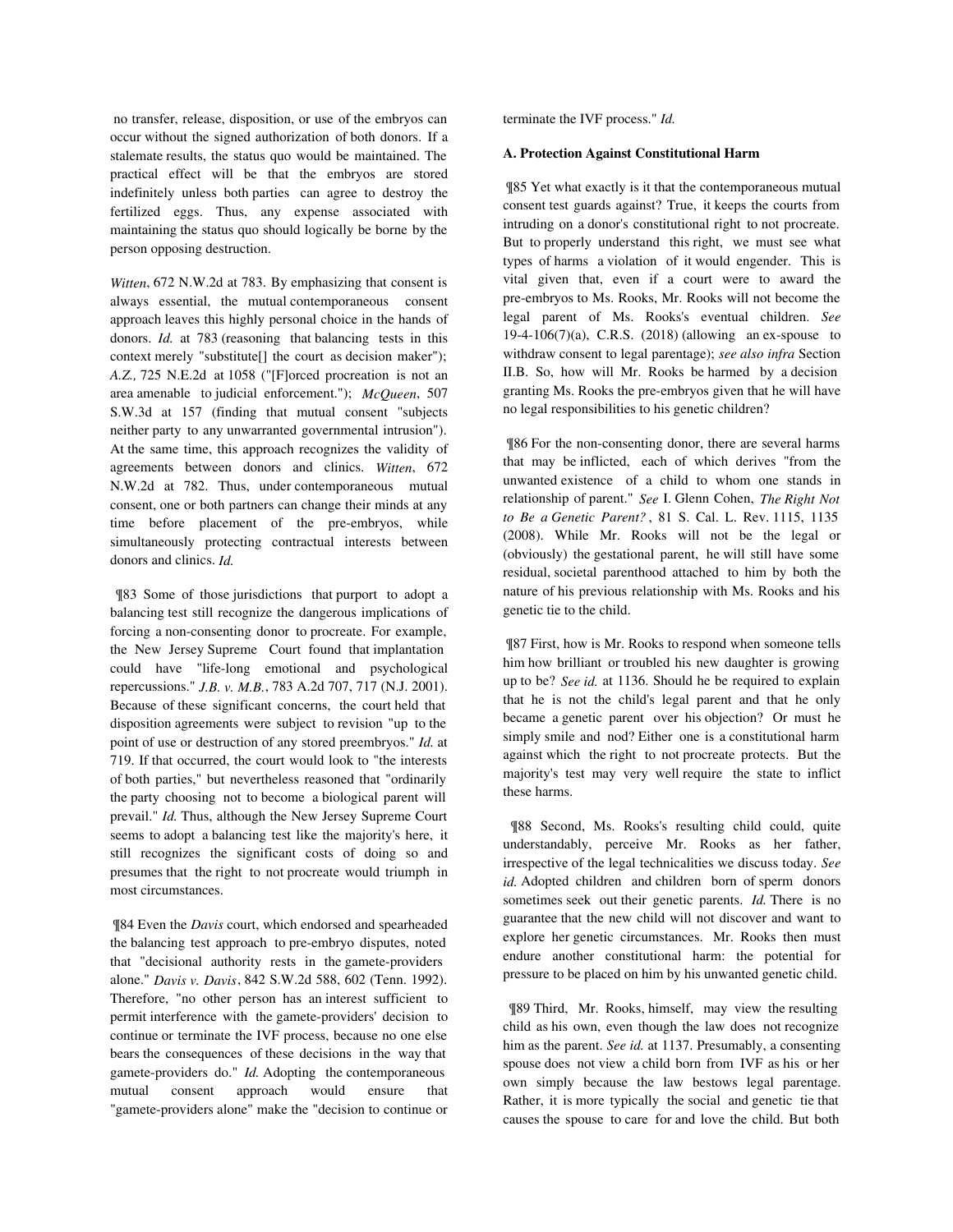are still present in the case of the non-consenting former spouse. And that former spouse is stuck with the "powerful attendant reverberations of guilt, attachment, or responsibility which . . . knowledge [of the resulting child] can ignite." John A. Robertson, *In the Beginning: The Legal Status of Early Embryos*, 76 Va.L.Rev. 437, 479 (1990). It seems reasonable to infer that, if Mr. Rooks didn't fear such reverberations, we probably wouldn't be here today.

 ¶90 As each of these examples demonstrates, the majority's test permits the state to use its power to inflict constitutional harm. Citizens are meant to be "free from unwarranted governmental intrusion" when deciding "whether to bear or beget a child." *Eisenstadt*, 405 U.S. at 453. But instead of unfettering citizens, the majority's test places the state directly between two people in a decision that "fundamentally affect[s]" their lives. *Id.* It is true that some harm is suffered by the parent wanting to procreate under the contemporaneous mutual consent approach.

 ¶91 [1] The crucial difference is that the state has no role in perpetrating it. Ms. Rooks has the right to be free from "unwarranted governmental intrusion" in exercising her right to procreate. *Eisenstadt*, 405 U.S. at 453. She does not have the right to compel genetic procreation against another person's will.

#### **B. Colorado Statutory Scheme**

 ¶92 That the state should avoid inflicting constitutional harms on its citizens should be enough to caution this court away from adopting any sort of test that forces it to choose sides. If that concern is insufficient, a portion of the Colorado Uniform Parentage Act, specifically section 19-4-106(7)(b), arguably codifies the contemporaneous mutual consent approach. At the very least, this statutory provision sheds light on the policy preference of the Colorado General Assembly. Subsection (7) reads, in whole, as follows:

 (7)(a) If a marriage is dissolved before placement of eggs, sperm, or embryos, the former spouse is not a parent of the resulting child unless the former spouse consented in a record that if assisted reproduction were to occur after a dissolution of marriage, the former spouse would be a parent of the child.

 (b) The consent of a former spouse to assisted reproduction may be withdrawn by that individual in a record at any time before placement of eggs, sperm, or embryos.

§ 19-4-106(7).

 $\P$ 93 Subsection (7)(b) seems to embrace the contemporaneous mutual consent approach, stating that a former spouse maintains the power to veto assisted reproduction at any point before placement of the

#### pre-embryo.

 ¶94 The majority argues that (7)(b) should be read to modify  $(7)(a)$ , referring to the same "consent" as in  $(7)(a)$ , or consent to be a legal parent, not consent to placement. Maj. op.  $\mathbb{I}$  51-52. Under the majority's reading, (7)(a) permits a former spouse to consent to be a legal parent, and (7)(b) empowers a former spouse who has previously given that consent to withdraw it. *Id.*

 ¶95 I am not persuaded by the majority's limited reading. As I see it, the two subsections describe precisely the type of consent at issue for each subsection. And the two types of consent are different. Subsection (7)(a) frames the consent in more narrow language, "that if the assisted reproduction were to occur after the dissolution of marriage, the former spouse would be a parent of the child." § 19-4-106(7)(a). In contrast, the "consent" in  $(7)(b)$  is framed more broadly as consent "to assisted reproduction." § 19-4-106(7)(b). Thus, I read subsection  $(7)(a)$  to encompass consent to be a legal parent, whereas I read subsection (7)(b) to refer generally to consent to have one's genetic material used in assisted reproduction.

 ¶96 My reading ensures that no portion of the statute is rendered superfluous. *See Wolford v. Pinnacol Assurance* , 107 P.3d 947, 951 (Colo. 2005) ("[W]e must interpret a statute to give effect to all its parts and avoid interpretations that render statutory provisions redundant or superfluous."). Subsection (8) contains language nearly identical to subsection  $(7)(a)$ : "If a spouse dies before placement . . . the deceased spouse is not a parent . . . unless the deceased spouse consented . . . ." §19-4-106(8).[2] Subsection (8), however, does not contain a subsection (7)(b) equivalent. *Id.* Even without a subsection (8)(b), the natural implication of subsection (8)'s language is that a spouse could revoke consent prior to death and ensure that no legal parentage posthumously results. Any other interpretation would leave the deceased spouse's estate at the whims of the surviving spouse's posthumous procreational decisions. Thus, I read subsection (8) to authorize a spouse to both give and revoke consent prior to death. And because "identical words used in different parts of the same act are intended to have the same meaning," subsection (7)(a) must be read correspondingly. *Dep't of Revenue of Or. v. ACF Indus., Inc.*, 510 U.S. 332, 342 (1994).

 ¶97 Reading subsection (7)(a) consistently with subsection  $(8)$  means that subsection  $(7)(a)$  must also allow for the withdrawal of consent to be a legal parent. If subsection (7)(a) and subsection (8) are not both construed to authorize withdrawal of consent to be a legal parent, we wouldn't be giving "identical words . . . the same meaning." *Id.* But because subsection (7)(a) already provides a process for withdrawing such consent-as the previous paragraph demonstrates it must-then subsection (7)(b) must do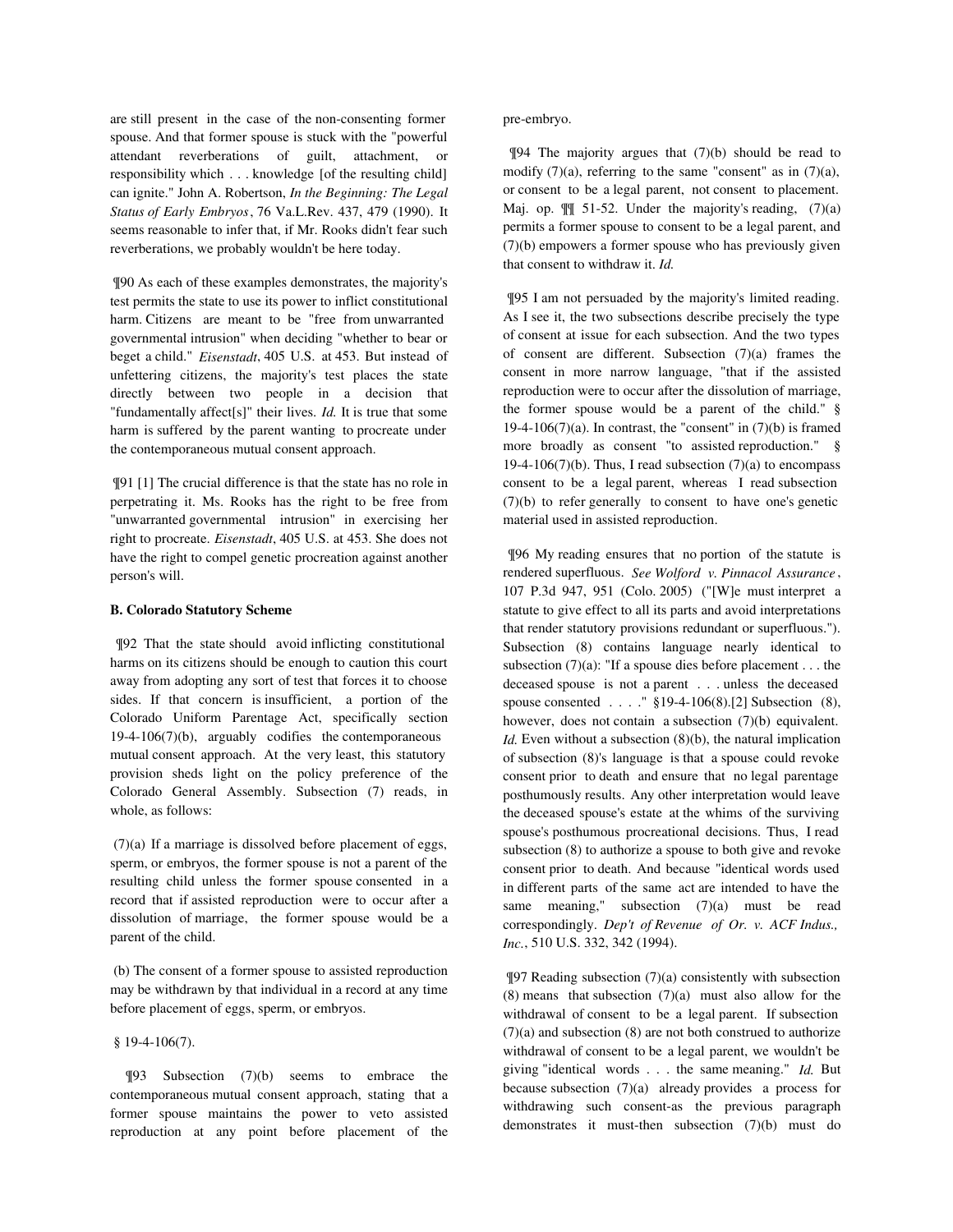something different to avoid becoming "mere surplusage." *Colo. Med. Bd. v. Office of Admin. Courts*, 2014 CO 51, ¶ 19, 333 P.3d 70, 74. What subsection (7)(b) does differently is clear from its plain text: It empowers a former spouse to withdraw consent to assisted reproduction.[3]

 ¶98 The majority suggests that the General Assembly's use of "resulting child" renders this reading implausible. Maj. op. ¶ 54. But the "resulting child" language that the majority relies on is from sections  $15-11-120(9)$  and  $(10)$ , C.R.S. (2018), of the Colorado Probate Code and subsection (7)(a). It does not appear in subsection  $(7)(b)$ . Its absence in subsection  $(7)(b)$  is central to understanding the statutory scheme. Subsection  $(7)(a)$  refers to the narrower consent relevant in divorce proceedings where consent to assisted reproduction has not been withdrawn. It simply enables ex-spouses to amicably choose to continue with IVF without a former spouse becoming a legal parent.

 ¶99 The Colorado Probate Code, however, deals with situations where ex-spouses or now-deceased spouses are unable to withdraw their consent (unless they happened to do so in a will or other instrument). *See* §  $15-11-120(9)-(10)$ . In fact, the sections that the majority quotes come from that act's "intestate succession" provisions. Thus, these sections, which refer to a "resulting child," just ensure that a deceased spouse or ex-spouse, who is unable to withdraw consent to assisted reproduction, does not bear posthumous legal children. That's also why the "resulting child" language is used in subsection (8). The "resulting child" language appears exactly where it makes sense to appear-where a child could still result from IVF, either because consent has already been given or because someone is physically unable to withdraw consent.

 ¶100 Conspicuously absent is any "resulting child" language in subsection (7)(b), which deals directly with consent to assisted reproduction. The language isn't there because there's no reason for it to be. If a former spouse withdraws consent, then there is no resulting child. It would make little sense to place such language in a provision that prohibits a former spouse from implanting pre-embryos in the first place.

 ¶101 Even if one might question whether the General Assembly intended to create a contemporaneous mutual consent rule in subsection  $(7)(b)$ , that does not give us license to craft a test that inflicts constitutional harm. If the General Assembly has not embraced the contemporaneous mutual consent rule, as the majority contends, courts should still steer away from decisions that compel procreation. *See* Maj. op. ¶ 55.

 ¶102 So, mutual consent is essential. This begs the question of when the mutual consent must occur for it to be

binding.

#### **C. When Must Both Parties Consent?**

 ¶103 Some proponents of other approaches argue that the parties consent when they allow the sperm and eggs to be harvested and united. This strikes me as simplistic, as it suggests that a party supplying an egg or sperm for IVF forever consents to becoming a genetic parent. Instead, parties should be allowed to withdraw consent until the last point at which an additional affirmative step must be taken in the IVF process in order to produce a child. Before placement, both parties should retain veto power. From a practical point, to hold otherwise would suggest that a person who provides sperm or eggs during IVF consents to procreate as to each and every sperm or egg harvested at any point in the future. As the amicus brief for the American Academy of Matrimonial Lawyers states, eight to twenty-five eggs are often harvested at a time. Amicus Br. Colorado Chapter of the American Academy of Matrimonial Lawyers 4-5. Imagine twenty-five eggs are successfully fertilized. Do we really want to say that partners who agree to IVF thereby forever consent to genetically parent all children resulting from successful implantation of any of those pre-embryos? My answer is no.

# **D. The Contemporaneous Mutual Consent Approach Advances Public Policy**

 ¶104 While the constitutional right of a person to not procreate should drive this discussion, I note that the contemporaneous mutual consent approach advances sound public policy. First, I address the two critiques of this model that the majority highlights. Maj. op. ¶ 46. Then I address the inevitable difficulty that courts will have in applying the majority's test to the numerous situations in which these disputes could arise.

 ¶105 The majority describes how some find the contemporaneous mutual consent approach unrealistic. After all, they say, if the parties could reach an agreement, they would not be in court. *Id.* But this pragmatic observation ignores another: After the dissolution of a marriage, rancor typically subsides. However unlikely it might seem that these parties will eventually reach agreement about these pre-embryos, common ground might not prove so elusive in other cases, particularly with the passage of time after dissolution. Moreover, by adopting the contemporaneous mutual consent model, the parties do leave the divorce process with some resolution. If there is no agreement, there is no change. The status quo is simply preserved. And that is a resolution that will engender far less contentiousness and potentially wrenching litigation. *Cf.* § 14-10-102(2)(b), C.R.S. (2018) (noting that one of the underlying purposes of the Uniform Dissolution of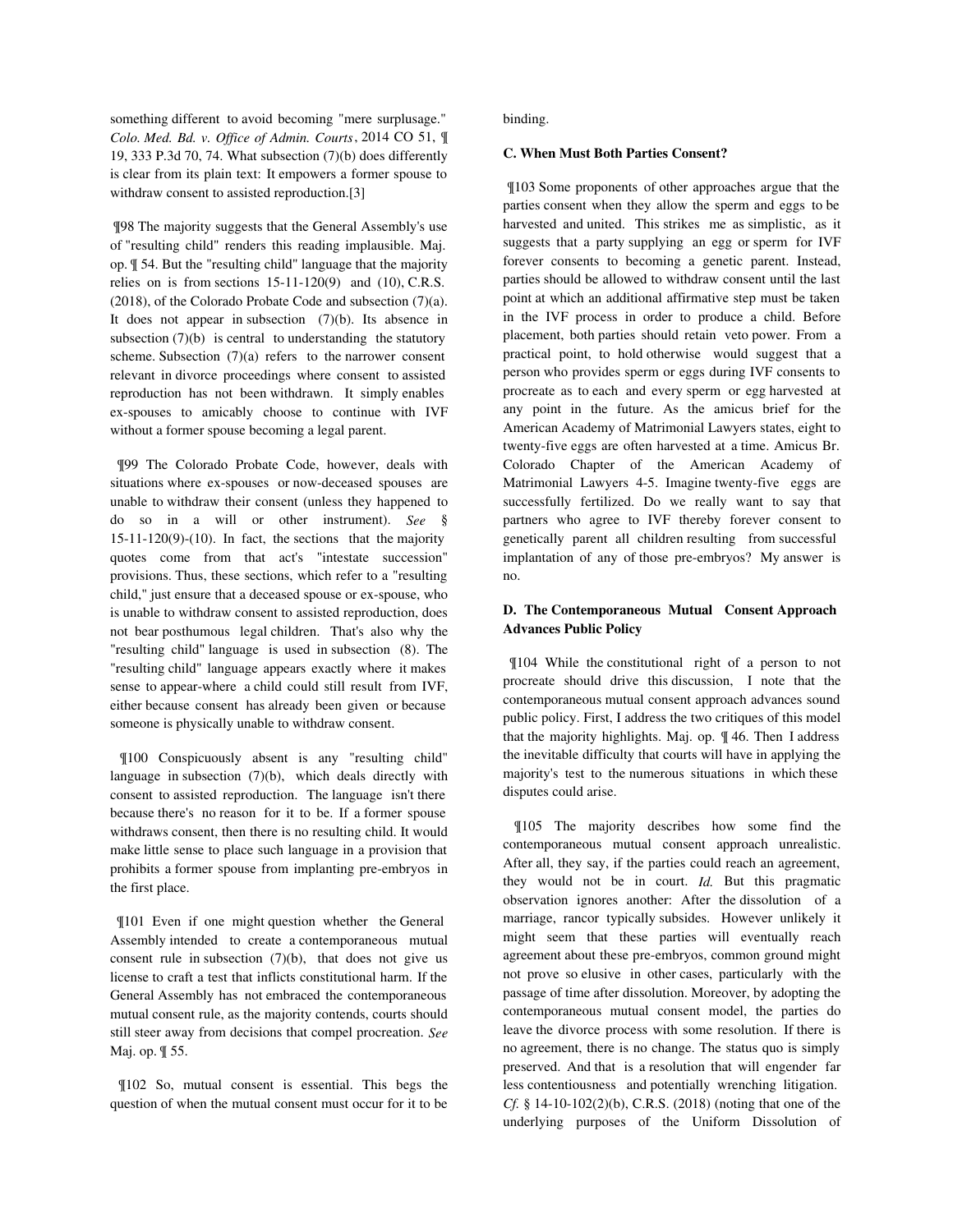Marriage Act is to mitigate the potential harm to spouses and their children caused by the process of legal dissolution of marriage).

 ¶106 The majority also points out that some argue the contemporaneous mutual consent approach would give one partner undue leverage in divorce proceedings. Maj. op. ¶ 46. For example, a husband might use a wife's desire for pre-embryos to obtain a more beneficial outcome on division of assets or debt, or allocation of parental responsibilities as to existing children of the marriage. While this is a legitimate concern, surely it is better to let trial courts address the potential for such misbehavior on an ad hoc basis through the vast discretion trial courts have under the Uniform Dissolution of Marriage Act rather than to endow courts with the authority to violate a person's constitutional right to avoid procreation.[4] The majority approves of the trial court's discretion to do so, as their balancing test explicitly requires courts to look at "a spouse's demonstrated bad faith or attempt to use the pre-embryos as unfair leverage in the divorce proceedings." Maj. op. ¶ 4.

 ¶107 Whatever the shortcomings of the contemporaneous mutual consent approach, it remains a workable test that keeps donors free from governmental intrusion. For example, the court need not enter the fray as to whether a person is capable of genetically reproducing, as the majority's approach requires. *Id.* That is no small matter. Consider that here Ms. Rooks alleged in the lower courts that she could not procreate without use of these pre-embryos, only to discover during the course of her appearance before us that she could.

 ¶108 Or consider the amorphous requirement to look to the "hardship" of the spouse seeking to avoid becoming a genetic parent, which includes "emotional, financial, or logistical considerations." *Id.* Which "emotional" factors are relevant? And in which direction should such factors cut? The majority cites favorably *Davis*, which considered the ex-husband's childhood experiences involving divorce. *Id.* at ¶ 68 (citing *Davis*, 842 S.W.2d at 603-04). Is the court now to probe the intimate early childhood experiences of non-consenting donors just so they can avoid being compelled to produce genetic offspring? These factors leave too much undecided-particularly because the majority expressly makes the list of factors in the balancing test "non-exhaustive." Maj. op. ¶ 65. Rather than limiting litigation, the majority invites predictable appeals. Inevitably, the losing party will appeal and claim that the lower court misapplied the relevant factors, further enmeshing the government.

# **III. Conclusion**

¶109 The decision to have children is one of the most

consequential choices people make in life. The considerations that go into it are numerous and personal; it is not a decision that most would leave to their dearest friends, let alone the state. It is difficult, if not impossible, for a court to properly determine whose constitutional rights should prevail in cases like the one before us. Sometimes courts are left with no choice but to balance and choose competing constitutional rights. But here, where the decision is ultimately a private one between two people, the court need not get involved. Only once the court involves itself is there any constitutional violation. Up to and until that point, it is an intimate, personal decision.

 ¶110 Because the contemporaneous mutual consent approach better protects the constitutional rights at stake, aligns with Colorado law, and is more sound as a matter of policy, I respectfully dissent.

 I am authorized to state that CHIEF JUSTICE COATS and JUSTICE SAMOUR join in this dissent.

---------

Notes:

[1] We granted certiorari to review the following issues:

 1. Whether, in the absence of an agreement between the parties, the court of appeals erred in its adoption of the balancing of interests approach to determine the disposition of the parties' cryogenically frozen pre-embryos in a dissolution of marriage.

 2. Whether the court of appeals erred in applying an abuse of discretion standard of review in reviewing the trial court's determination of the disposition of a couple's cryogenically frozen pre-embryos in a dissolution of marriage.

 [2] The agreement with FLC states that "in this consent and agreement, anywhere the word 'embryo' is used the word 'pre-embryo' would also apply." The agreement further states that "[p]atient and partner acknowledge the 'cryopreserved embryos' will have no capacity to produce human life until by proper thawing and ascertainment of survival an embryo has been produced and properly transferred into the patient's uterus."

 [3] Ms. Rooks obtained a stay in the trial court to permit the pre-embryos to remain in cryo-storage pending resolution of appellate proceedings.

 [4] Ms. Rooks asserted a violation of her rights to equal protection, due process, procreational autonomy, privacy, and of her liberty interest in the care, custody, and management of her children. *Marriage of Rooks*, ¶ 52.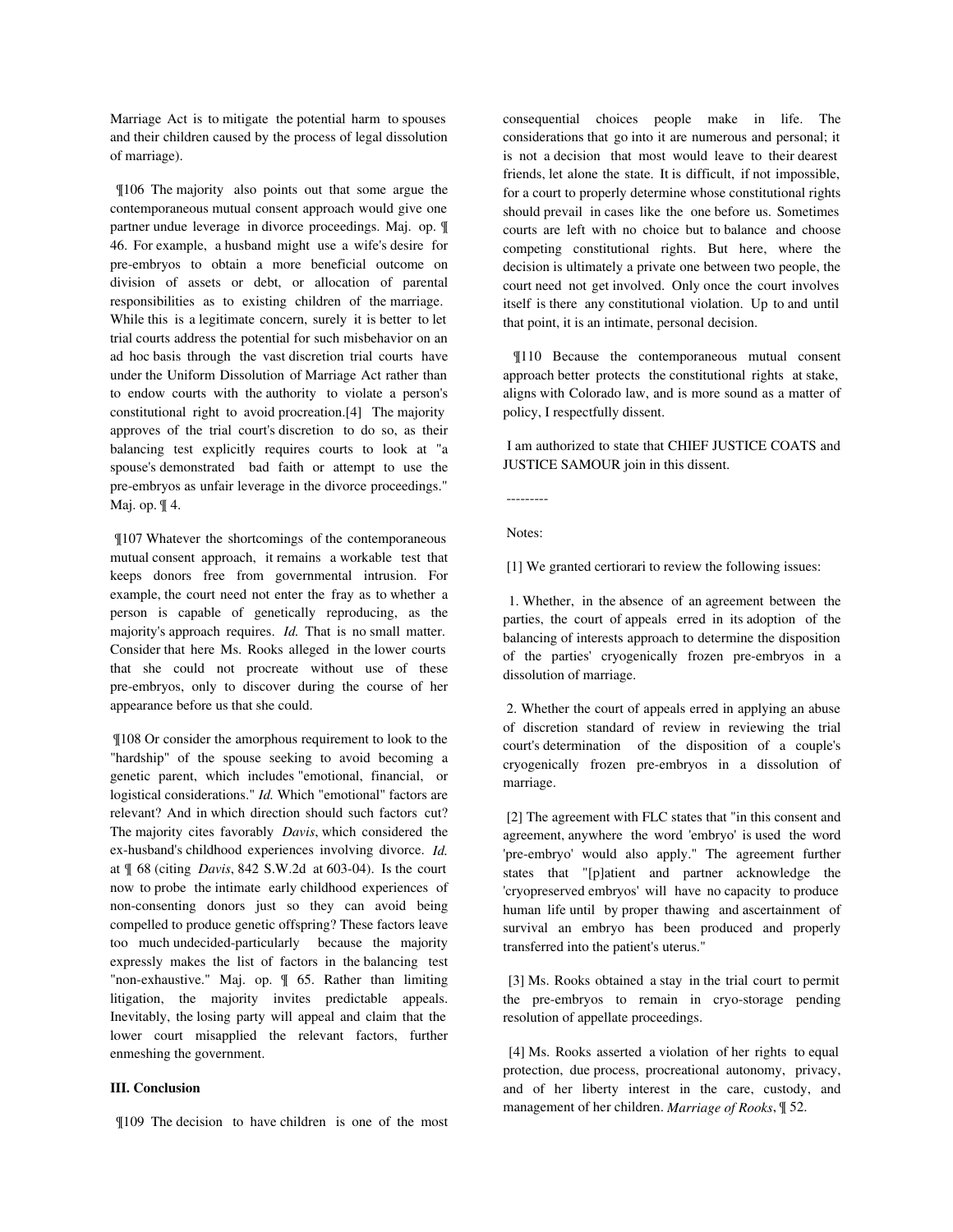[5] At oral argument, the parties noted that Ms. Rooks had since given birth.

 [6] Some courts have concluded that such agreements are unenforceable for public policy reasons. *See, e.g.*, *A.Z. v. B.Z*., 725 N.E.2d 1051, 1056-57 (Mass. 2000) (concluding it was "dubious at best that [the clinic consent form] represents the intent of the husband and the wife regarding disposition of the [pre-embryos] in the case of a dispute between them," and that, in any event, the court "would not enforce an agreement that would compel one donor to become a parent against his or her will"); *see also J.B. v. M.B.*, 783 A.2d 707, 719 (N.J. 2001) (adopting rule that, for public policy reasons, courts should "enforce agreements entered into at the time in vitro fertilization is begun, subject to the right of either party to change his or her mind about disposition up to the point of use or destruction of any stored [pre-embryos]").

 [7] The 2000 version (amended in 2002) of the Uniform Parentage Act promulgated by the National Conference of Commissioners on Uniform State Laws contains a similar provision addressing the effect of dissolution or withdrawal of consent on legal parenthood of a resulting child:

 (a) If a marriage is dissolved before placement of eggs, sperm, or embryos, the former spouse is not a parent of the resulting child unless the former spouse consented in a record that if assisted reproduction were to occur after a divorce, the former spouse would be a parent of the child.

 (b) The consent of a woman or a man to assisted reproduction may be withdrawn by that individual in a record at any time before placement of eggs, sperm, or embryos. An individual who withdraws consent under this section is not a parent of the resulting child.

 Effect of Dissolution of Marriage or Withdrawal of Consent., Unif. Parentage Act (2000) § 706.

 [8] Courts in other jurisdictions have resolved the factual question regarding one party's ability reasonably to achieve genetic parenthood without the preserved pre-embryos by looking to testimony from the parties regarding their medical history and consultations with medical professionals. *See Reber*, 42 A.3d at 1138; *Szafranski*, 34 N.E. 3d at 1162.

 [1] Indeed, the donor wishing to implant would be required to "try again," with all its attendant monetary costs and physical invasions. In some cases, a donor may lose the ability to have more children or any children at all. These harms are real. But under the contemporaneous mutual consent approach, they are not inflicted by the state.

 [2] The full text reads: "If a spouse dies before placement of eggs, sperm, or embryos, the deceased spouse is not a parent of the resulting child unless the deceased spouse consented in a record that if assisted reproduction were to occur after death, the deceased spouse would be a parent of the child." § 19-4-106(8).

 [3] It is worth noting that the comment to the subsection (7) equivalent of the Uniform Parentage Act ("UPA") states that the UPA does not attempt to resolve issues regarding disputed pre-embryos, but leaves such decisions to the states. Unif. Parentage Act § 706 cmt. (Nat'l Conference of Comm'rs on Unif. State Laws 2002). However, the comment to section 707, the subsection (8) equivalent, does state that section 707 seeks to avoid posthumous effects on intestate succession. *Id.* § 707 cmt. Thus, even though the framers of the UPA did not attempt to explicitly resolve pre-embryo disputes, they did insert language for deceased spouses that does allow for the withdrawal of consent, and subsequently used that same language for former spouses. This, at a minimum, demonstrates that the UPA framers knew that the section 706 language was capable of an interpretation that pertained to pre-embryo disputes. And, given that our General Assembly wanted to ensure that IVF consent laws are "balanced and fair," and sought to address "all . . . contingencies" regarding withdrawal of consent, the UPA comment to section 706 is inapposite to a proper interpretation of the Colorado statute. *See* Hearings on S.B.03-79 before H. Comm. on Info. & Tech., 64th General Assembly (Mar. 17, 2003).

 [4] Colorado's Uniform Dissolution of Marriage Act (UDMA), §§ 14-10-101 to -133, C.R.S. (2018), provides trial courts the power to make certain "inextricably intertwined" determinations related to a dissolution of marriage, including property distribution, maintenance, and attorney fees. *See In Re Marriage of de Koning*, 2016 CO 2, ¶ 26, 364 P.3d 494, 498 (describing how "awards of spousal maintenance and attorney's fees flow from the property distribution"). In making the required determinations after a contested hearing, trial courts have latitude to ensure a just resolution. *See, e.g.*, § 14-10-114(3)(c)(XIII) (stating that courts should determine an amount of spousal maintenance that is fair and equitable after considering relevant factors, including "[a]ny other factor that the court deems relevant"); *In re Marriage of Aldrich*, 945 P.2d 1370, 1378 (Colo. 1997) ("The district court then apportions [attorney] fees and costs in light of the statute's equitable purpose . . . ."). And for some decisions, the legislature has expressly directed the trial court to consider a parent's behavior as related to children and the other party. *See* §  $14-10-124(1.5)(a)(VI)$  (listing one factor for the court to consider when determining the best interest of the child as "[t]he ability of the parties to encourage the sharing of love, affection, and contact between the child and the other party"). In the event that parties are able to reach an out-of-court settlement and present a separation agreement to the court, the court still has the ability to review the